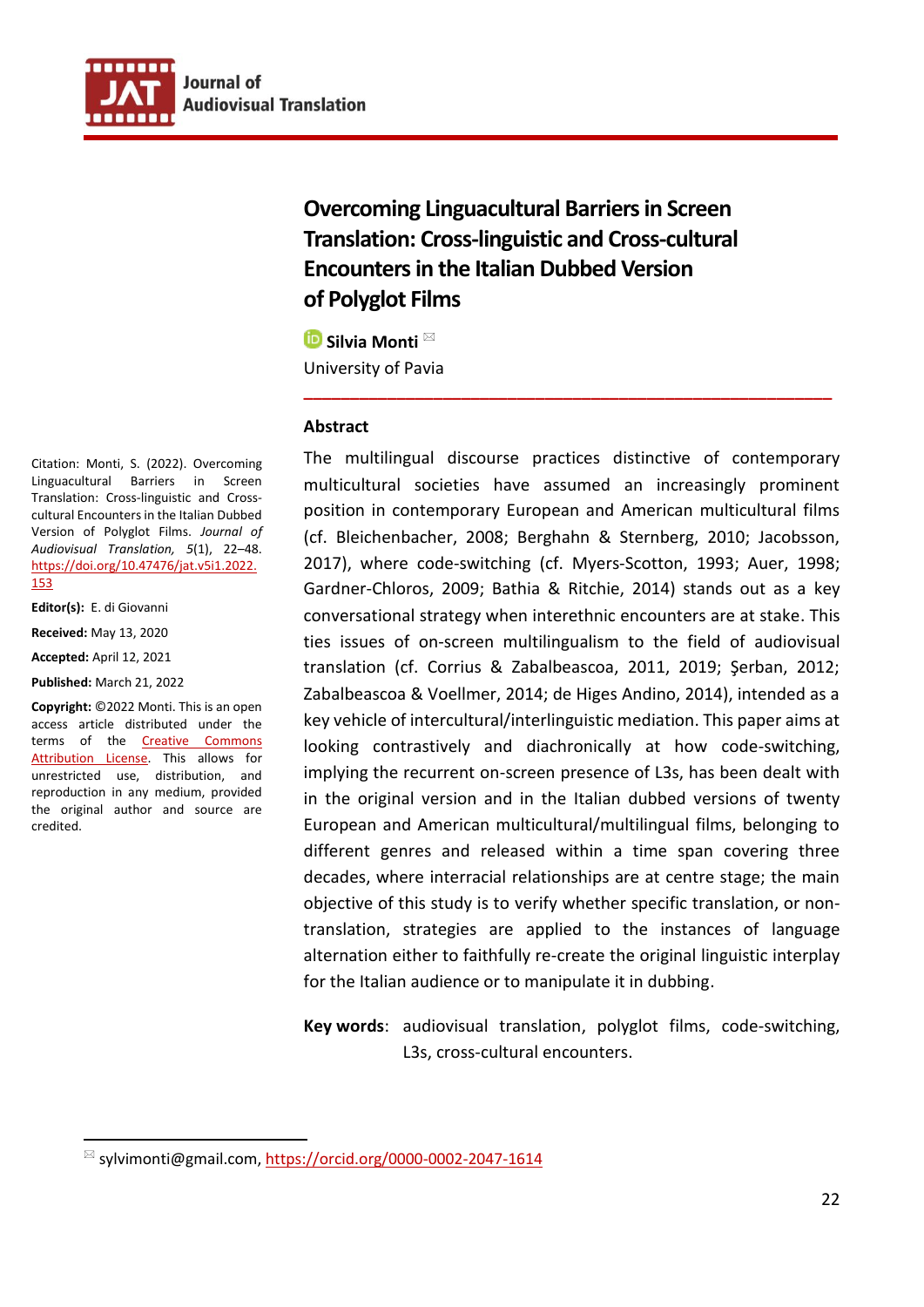#### **1. Linguacultural Otherness in Audiovisual Translation**

The multilingual discourse practices distinctive of contemporary multicultural societies play an increasingly prominent role also in contemporary European and American multicultural films (cf. Bleichenbacher, 2008; Berghahn & Sternberg, 2010; Jacobsson, 2017), revolving around crosscultural encounters in multiethnic contexts where code-switching (cf. Myers-Scotton, 1993; Auer, 1998; Gardner-Chloros, 2009; Bathia & Ritchie, 2014) stands out as a key conversational strategy, negotiating and re-negotiating linguacultural identities especially when interracial relationships are at stake. This cinematic polyphony of voices involves the presence of secondary languages, i.e. languages different from, and less frequent than, the film's base language/L1 (cf. De Bonis, 2014), spoken by bilingual/multilingual characters, either belonging to a migrant group or coming from countries other than the country where the film is set, and fulfilling key pragmatic functions in providing authenticity to both character portrayal and plot development.

The fact that audiovisual products nowadays extensively explore the sociocultural and linguistic changes reconfiguring contemporary societies ties issues of on-screen multilingualism to the field of audiovisual translation (cf. Corrius & Zabalbeascoa, 2011, 2019; Şerban, 2012; Zabalbeascoa & Voellmer, 2014; de Higes Andino, 2014), traditionally intended as a major vehicle of intercultural and interlinguistic mediation (cf. Freddi & Pavesi, 2009; Katan, 2012; Pavesi et al., 2014; Guillot, 2016; Ranzato & Zanotti, 2018), but the translation of cinematic multilingualism is often considered in terms of problems and even untranslatability (Meylaerts, 2013) as it entails an implicit relocation of the original multicultural construct/multilingual discourse into a new environment, where both sociolinguistic reality and its perception are often remarkably different (Díaz-Cintas, 2012). A particularly challenging task for audiovisual translators of polyglot films concerns the rendering of those secondary languages that have been defined, from a translational perspective, as third languages/L3s, i.e. languages different from both the language of the original film (L1) and the language of the dubbed version (L2) (Corrius & Zabalbeascoa, 2011, 2019), and that should be retained as fully as possible when the films are distributed abroad to allow the target audience to be fully aware of the foreign linguacultural identities they bring to the fore as well as of the key role they play in molding new linguistically hybrid affective dimensions.

Starting from these observations, this paper aims at looking contrastively and diachronically at how unmarked, metaphorical code-switching (cf. Myers-Scotton, 1993; Bhathia & Ritchie, 2014), be it turn-specific, i.e. occurring between the turns of different speakers in the conversation, intersentential, i.e. occurring between sentences within a single turn, or intrasentential, i.e. occurring within the same sentence from single-morpheme to clause level (cf. Myers-Scotton, 1993, p. 4), and involving the use of L3s, has been dealt with in the original versions and in the Italian dubbed versions of twenty European and American multicultural/multilingual films where interethnic and/or crosscultural love stories are at centre stage. The films included in our corpus, released between 1991 and 2017 and belonging to different film genres (i.e. comedies, romantic comedies, dramas, social dramas, Bollywood-style melodramas), are the following ones: *Mississippi Masala* (Nair, 1991), *Fools Rush In* (Tennant, 1996), *East is East* (O'Donnell, 1999), *Bend it Like Beckham* (Chadha, 2002), *My Big*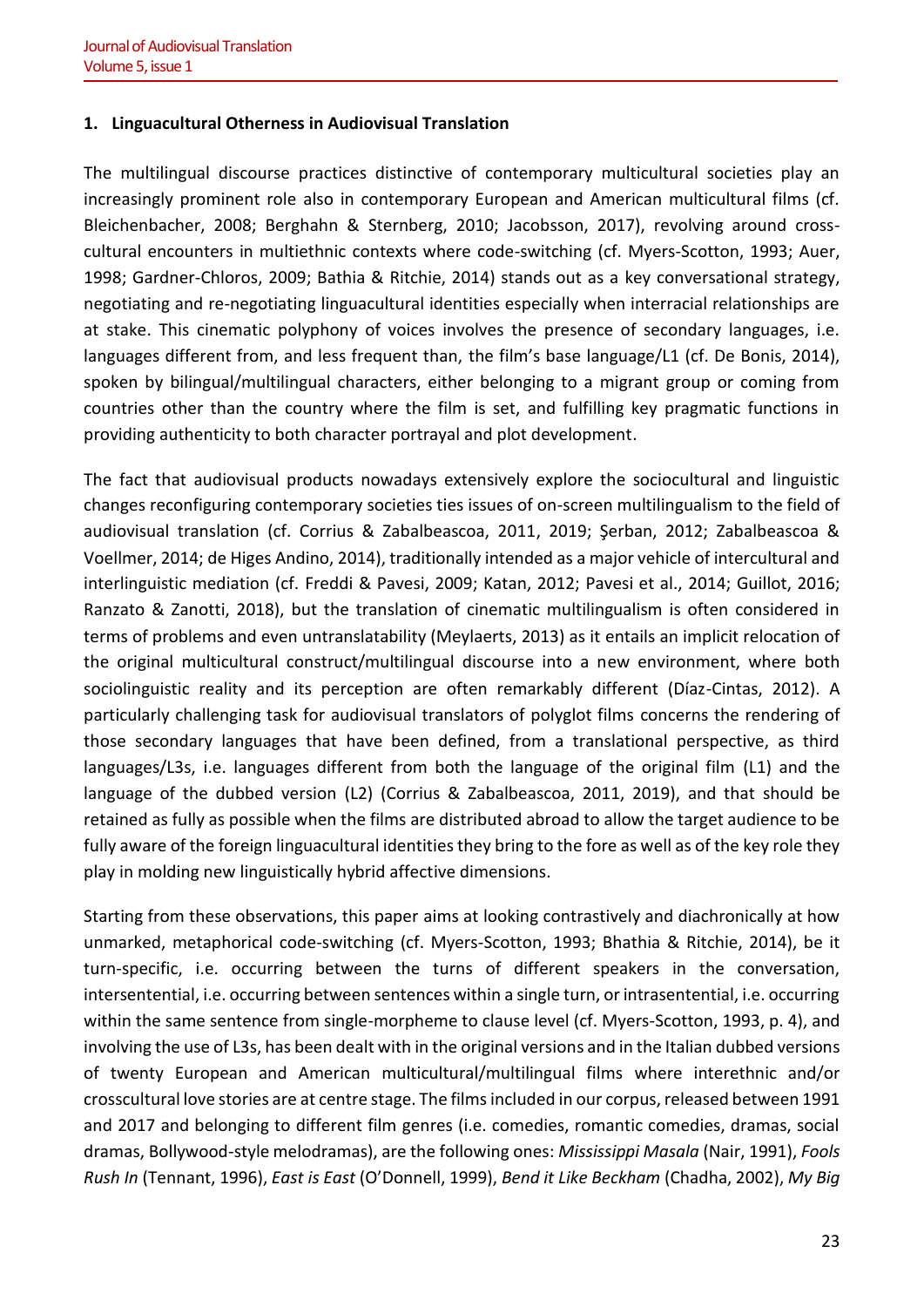*Fat Greek Wedding* (Zwick, 2002), *Real Women Have Curves* (Cardoso, 2003), *Ae Fond Kiss* (Loach, 2004), *Spanglish* (Brooks, 2004), *Bride and Prejudice* (Chadha, 2004), *The Mistress of Spices* (Mayeda Berges, 2005), *Love + Hate* (Savage, 2005), *My Bollywood Bride* (Virani, 2006), *Vicky Cristina Barcelona* (Allen, 2008), *The Other End of the Line* (Dodson, 2008), *My Life in Ruins* (Petrie, 2009), *Eat Pray Love* (Murphy, 2010), *Our Family Wedding* (Famuyiwa, 2010), *The Hundred-Foot Journey* (Hallström, 2014), *My Big Fat Greek Wedding 2* (Jones, 2016), *The Big Sick* (Showalter, 2017). Our comparative analysis will investigate when and to what extent the L3s used by the multilingual characters throughout the films' English-based dialogues are adopted to favour interethnic encounters, and what types of translation, or non-translation, strategies are applied for them in the Italian dubbed versions of the films, thus pointing out what can be achieved by screen translation in terms of transcultural and translingual transmission, mediation and re-mediation especially when cross-cultural relations are at stake.

As far as data and methodology are concerned, the twenty films under study have been selected according to specific criteria: they use English as the main language of communication even though, in some of them, the story is partially or totally set in a non-English speaking country; they depict different situations of language contact, favouring the development of affective bonds across both racial and linguistic divides; they were released within a time span covering almost three decades during which the interrelation among societies, audiovisual products and screen translation studies has become ever more evident and has undergone crucial changes. Our empirical study is based on a wide selection of excerpts from the post-production film scripts, entailing 587 instances of turnspecific and intersentential code-switching and 726 instances of intrasentential code-switching. In each excerpt (including the orthographic transcription of the original dialogue, the name of the character speaking, the transcription of the dubbed Italian dialogue, the literal back translation of the L2 in the dubbed Italian dialogue) any word/phrase/sentence in the L3 is indicated in italics, be it either spoken and left untranslated or spoken and conveyed by open subtitles, whose presence is signalled by the speaker's lines as enclosed in square brackets.

## **2. Building Interethnic Relationships Through Intrasentential Code-Switching**

What immediately stands out from the analysis of the films scripts is that most occurrences of L3s as used within interethnic relations are conveyed by intrasentential code-switching (covering 55% of the total 1313 instances of code-switching to be recognised in the corpus), prevailingly adopted by ethnic, often immigrant, characters when using terms belonging to their mother tongue to refer to their own sociocultural background heritage. The categories of L3 cultural specifics most recurrently expressed by means of instances of intrasentential code-switching are those relevant to: greetings, forms of address and pet names, exclamations and interjections, material and social culture, religious traditions, food and local products, all fulfilling specific pragmatic functions in uncovering crosscultural and cross-linguistic mutual ties. These cultural words (Newmark, 1988), also defined as culture-bound references (Pedersen, 2005) or extralinguistic culture-bound references (Díaz-Cintas & Remael, 2007), deep-rooted in the third-culture they give expression to and therefore difficult to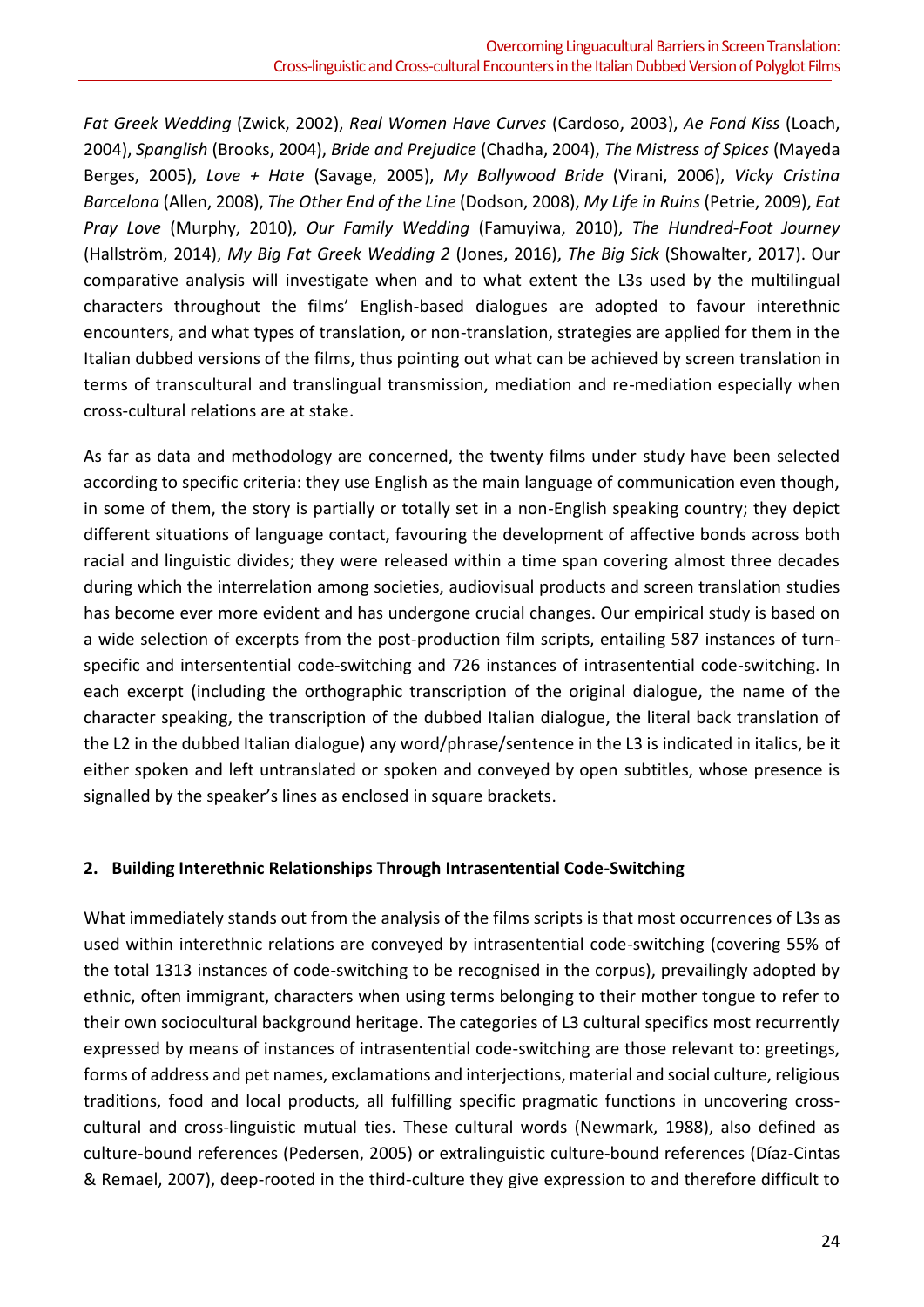render in another language/culture, are mostly left unaltered in the Italian dubbed versions of the films, following the translation, or non-translation, strategy defined by scholars in the field as borrowing (cf. Vinay & Darbelnet, 1958,2002) or loan (Chaume, 2004; Díaz-Cintas & Remael, 2007), a stylistic method used to foreignise a text by introducing foreign terms with possible spelling-only adjustments being allowed (covering 95% of the total occurrences). Such a procedure is the most effective both to convey the ethnolinguistic Otherness of the films and to represent the multifaceted speech patterns distinctive of the interracial encounters they revolve around.

# **2.1. Greetings Crossing Linguistic Bridges**

L3 greetings are regularly used (97 total items) by individuals from different ethnicities and cultural backgrounds to overcome their initial communicative distance, thus facilitating the development of interethnic relations. This can be seen, for instance, in *Eat Pray Love*, when Felipe, a Brazilian businessman living in Bali, addresses Liz, the American writer he falls in love with, using *oi*, the Portuguese equivalent of "Hello*"*, to underline his Brazilian origins when first approaching the woman (1)*.*

(1) *Eat Pray Love* (01:38:53)

Original version: Felipe: *Oi*, can I buy you a drink?

Italian dubbed version: Felipe: *Oi*, posso offrirle da bere?

Back translation: Felipe: *Oi*, can I buy you something to drink?

Similarly, in *Spanglish*, the traditional Spanish greeting *Hola* (7 occurrences) is often adopted by the American chef John to address the Mexican housekeeper Flor as the linguistic correlative of his desire both to cross the linguistic bridges initially separating him from the woman and to make her feel at ease in his WASP (White Anglo Saxon Protestant) environment (2).

## (2) *Spanglish* (00:24:42)

Original version: John: *Hola* Flor! Flor: *Hola.*

Italian dubbed version: John: *Hola* Flor! Flor: *Hola.*

Back translation: John: *Hola* Flor! Flor: *Hola.*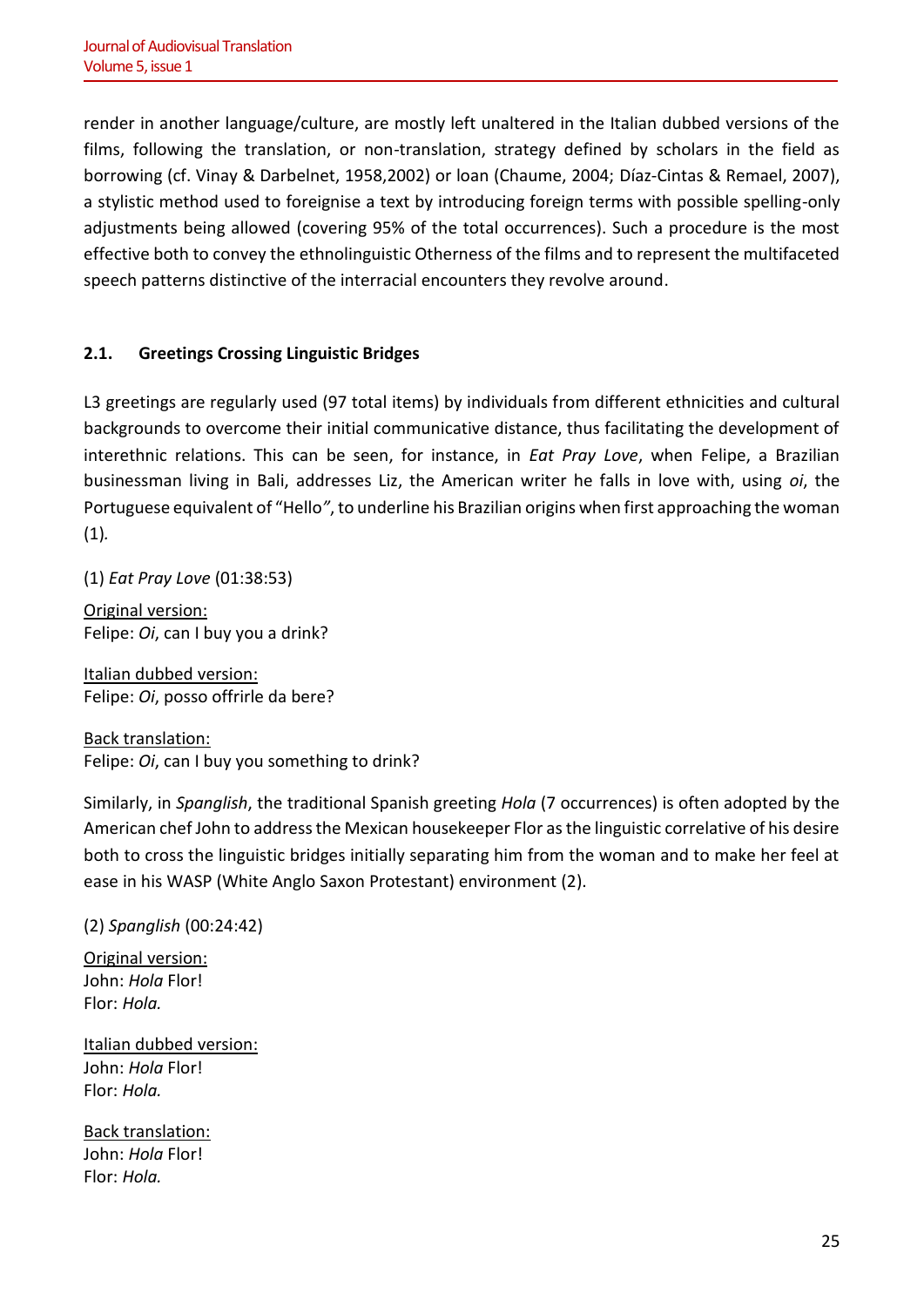In *Our Family Wedding*, Marcus, a young African American, when visiting his Mexican girlfriend Lucia's grandmother for the first time, uses the traditional Spanish greeting *Buenos días* in the attempt to overcome the prejudices the old woman has against him (3).

# (3) *Our Family Wedding* (00:24:08)

Original version: Marcus: Hey. Lucia: Hey. Ready? Marcus: Yeah, you ready? Lucia: Mmmh mmmh. Marcus: All right. *Buenos días*. Lucia's grandmother: *Buenos días.*

# Italian dubbed version:

Marcus: Ciao. Lucia: Ciao. Pronto? Marcus: Si, e tu? Lucia: Mmmh mmmh. Marcus: D'accordo. *Buenos días*. Lucia's grandmother: *Buenos días.*

Back translation:m Marcus: Hi. Lucia: Hi. Ready? Marcus: Yes, and you? Lucia: Mmmh mmmh. Marcus: OK. *Buenos días*. Lucia's grandmother: *Buenos días*.

Likewise in *Bride and Prejudice* Johnny, a Londoner just arrived in India to visit Lalita, the Indian girl he has recently met, greets Lalita's mother using the Hindi respectful form *Namaste*, "greetings to you," adding the gender-neutral honorific suffix -*ji* to show both his deference to the woman and his willingness to conform to the Indian family/environment he finds himself in (4).

# (4) *Bride and Prejudice* (00:43:44)

Original version: Lalita's mother: Yes? Johnny: *Namasteji*. I came to see Lalita. I'm friends with her.

Italian dubbed version: Lalita's mother: Si? Johnny: *Namasteji.* Sono qui per vedere Lalita. Sono un suo amico.

Back translation: Lalita's mother: Yes? Johnny: *Namasteji*. I'm here to see Lalita. I'm a friend of hers.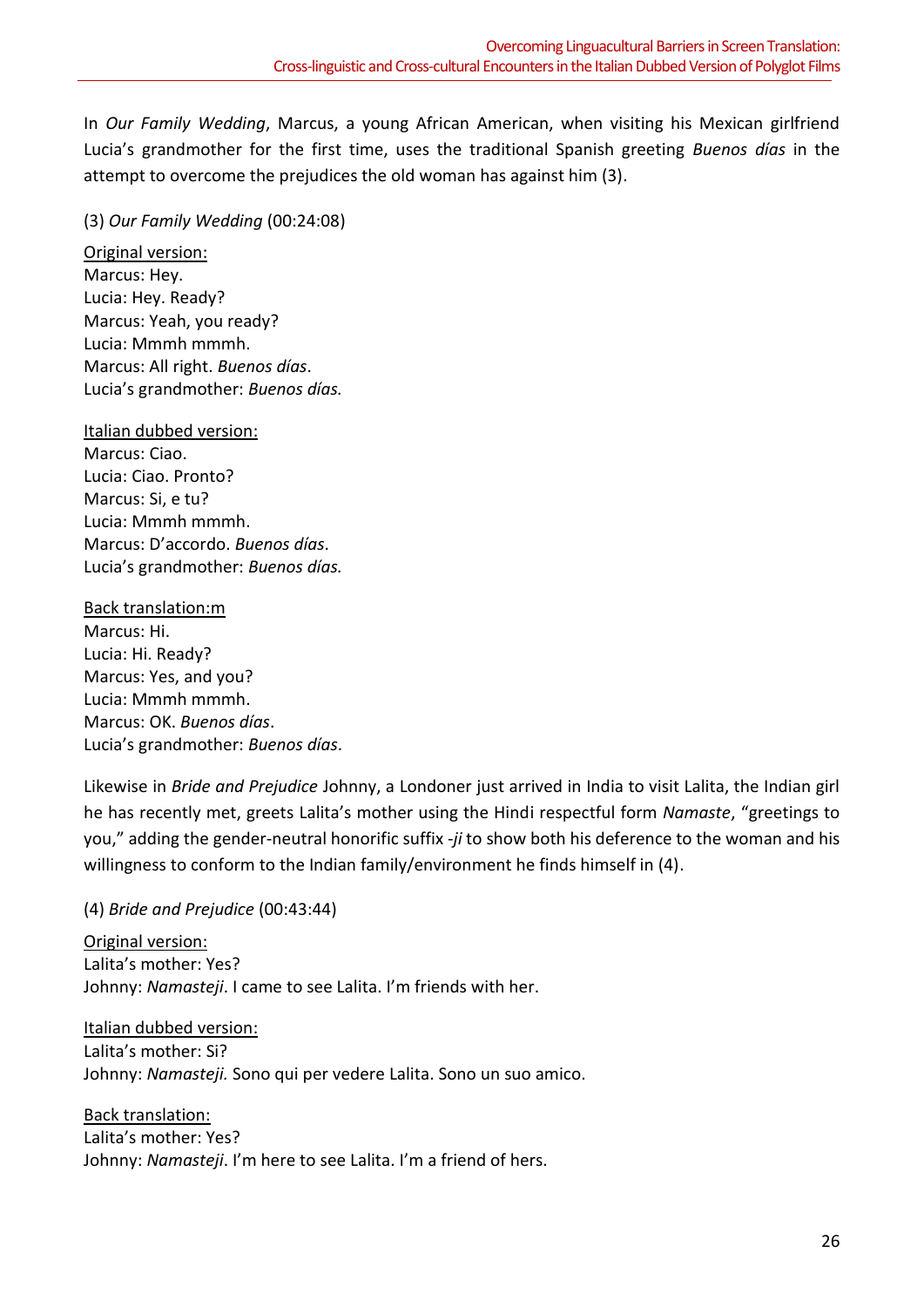# **2.2. Affectionate Forms of Address Overcoming Linguacultural Barriers**

When an interethnic love story evolves and the two lovers reach a higher degree of intimacy, L3 pet names and affectionate forms of address are often used (140 total items) in the course of private exchanges between the partners. For instance, in Fools Rush In, when Isabel, a Mexican-American photographer, interacts with her boyfriend, the American architect Alex, she addresses him with the Spanish term *tontito*, the diminutive form of *tonto*, "silly person" (5).

(5) *Fools Rush In* (01:52:41)

Original version: Isabel: Dinosaurs come later, *tontito*.

Italian dubbed version: Isabel: I dinosauri li guardano dopo, *tontito.*

Back translation: Isabel: They watch dinosaurs later, *tontito*.

Later on in the film, when having a little argument with him, Isabel uses the term *gringo* with an apparently angry tone, choosing an expression commonly adopted by Mexican people to refer to foreigners, especially from either the USA or Europe, to show, though ironically in this case, the sense of superiority Mexicans traditionally feel over Americans (6).

(6) *Fools Rush In* (01:06:30) Original version:

Isabel: Don't make me hurt you, *gringo*.

Italian dubbed version: Isabel: Non farmi arrabbiare *gringo.*

Back translation: Isabel: Don't make me angry, *gringo*.

Punjabi pet names are to be found in *Ae Fond Kiss* (7 total items), in particular when the Pakistani DJ Casim compares his Glaswegian girlfriend Roisin first to a *khotee*, "butterfly," and then to a *durdou*, "frog," using his mother tongue instinctively as the "language of the heart" to develop a deeper emotional connection with the girl (7).

(7) *Ae Fond Kiss* (00:36:32)

Original version: Casim: You're a *khotee*. Roisin: A *khotee*? Is that a compliment? Casim: A lovely little *khotee.* Roisin: Ah. Casim: Do you know what you are?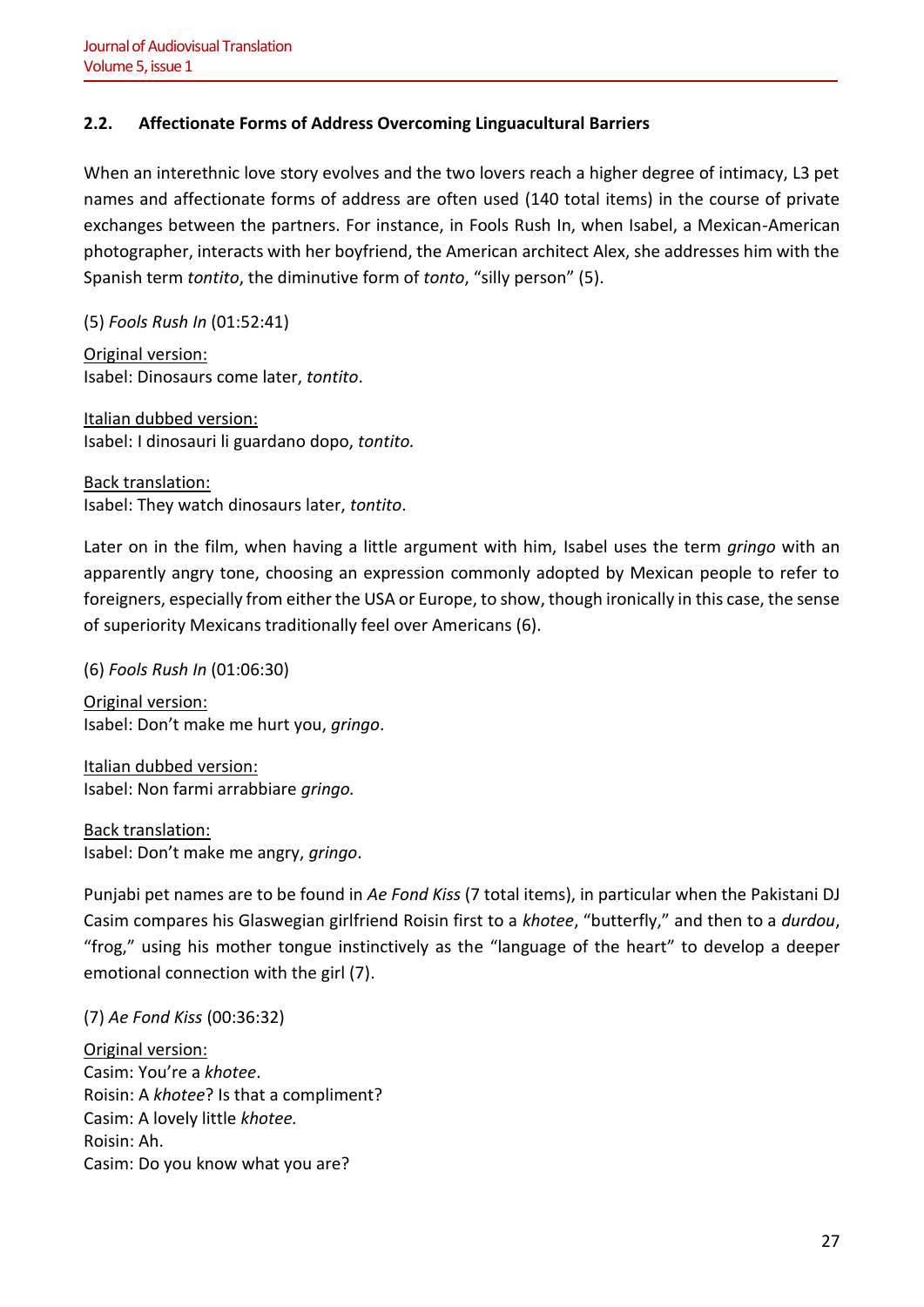Roisin: What? Casim: A *durdou*. Roisin: *Durdou*? What's that? Casim: Frog.

Italian dubbed version: Casim: Sei una *khotee*. Roisin: Una *khotee*? È un complimento? Casim: Una piccola dolce *khotee.* Roisin: Ah. Casim: Anzi, sai cosa sei? Roisin: Cosa? Casim: Una *durdou*. Roisin: Una *durdou*? E cos'è? Casim: Una ranocchietta.

Back translation: Casim: You're a *khotee*. Roisin: A *khotee*? Is that a compliment? Casim: A little sweet *khotee.* Roisin: Ah. Casim: Or rather, do you know what you are? Roisin: What? Casim: A *durdou*. Roisin: A *durdou*? And what's that? Casim: A little frog.

An interesting fact is that, at the end of the film, it is Roisin herself that uses the term *durdou* to address Casim, in a sort of reversal of roles proving that their worlds, initially keeping them apart, are now also linguistically intertwined (8).

(8) *Ae Fond Kiss* (01:37:41)

Original version: Roisin: I'll let you know. Crazy *durdou*.

Italian dubbed version: Roisin: Le farò sapere. Piccolo pazzo *durdou.*

Back translation: Roisin: I'll let you know. Little crazy *durdou.*

# **2.3. nterjections and Exclamations Increasing Interethnic Connections**

Other L3 references whose communicative functions are preserved unaltered in both versions of the films under study, especially when made within cross-cultural relations, concern interjections and exclamations (32 total occurrences), recurrently adopted by the multilingual characters to step across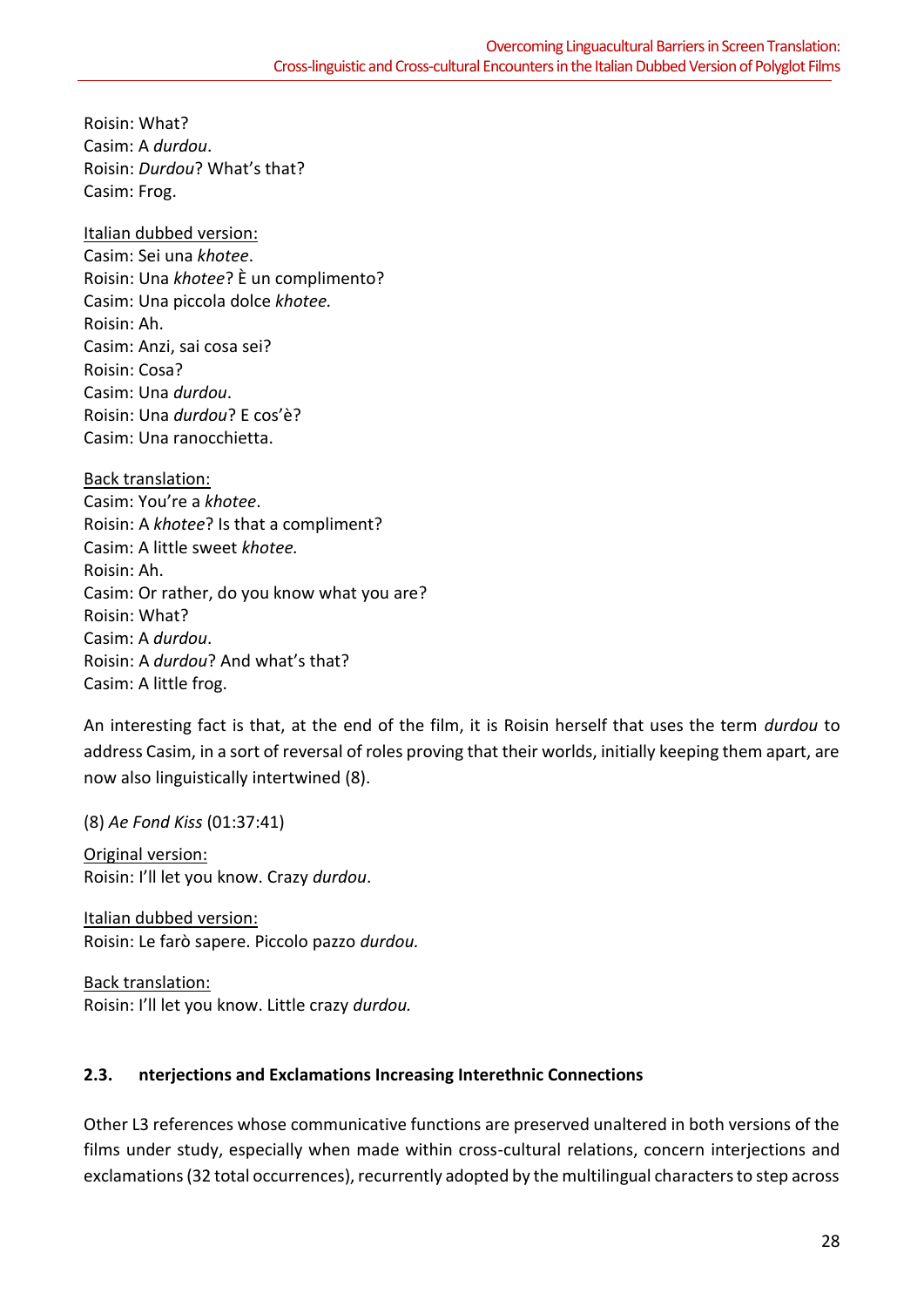ethnolinguistic divides and assign their discourses a greater pragmatic, and emotional, force. In *Eat Pray Love*, Felipe often uses the Portuguese expression *ta bom*, an equivalent of "All right, okay," when talking to Liz, as when he invites her to his place to have a taste of Balinese cuisine (9).

#### (9) *Eat Pray Love* (1:49:37)

Original version: Felipe: So, next attraction of the tour… Liz: Yes. Felipe: …food from Bali. Liz: Oh good. I'm starving. Where should we go? Felipe: We should go to the best restaurant in town. Liz: Of course. Felipe: My place. Liz: Subtle. Felipe: *Ta bom*.

Italian dubbed version: Felipe: Allora, prossima etapa del tour… Liz: Si. Felipe: …cibo balinese. Liz: Ah bene. Muoio di fame. Dove andiamo? Felipe: Andiamo nel miglior ristorante della città. Liz: Naturalmente. Felipe: Casa mia. Liz: Astuto. Felipe: *Ta bom.*

Back translation: Felipe: So, next estop on the tour… Liz: Yes. Felipe: …Balinese food. Liz: Ah good. I'm starving. Where are we going? Felipe: We are going to the best restaurant in town. Liz: Of course. Felipe: My place. Liz: Subtle. Felipe: *Ta bom.*

In *My Life In Ruins*, Georgia, a Greek-American tour guide, when flirting with Marc, an American businessman on holiday in Greece, tells him that the Greek equivalent of "cheers" is *yiamas*, a term Marc himself then repeats to conform to Georgia's Greek milieu (10).

(10) *My Life In Ruins* (00:46:40) Original version: Marc: How do you say "Cheers"? Georgia: We say *yiamas*, to our health. Marc: *Yiamas*.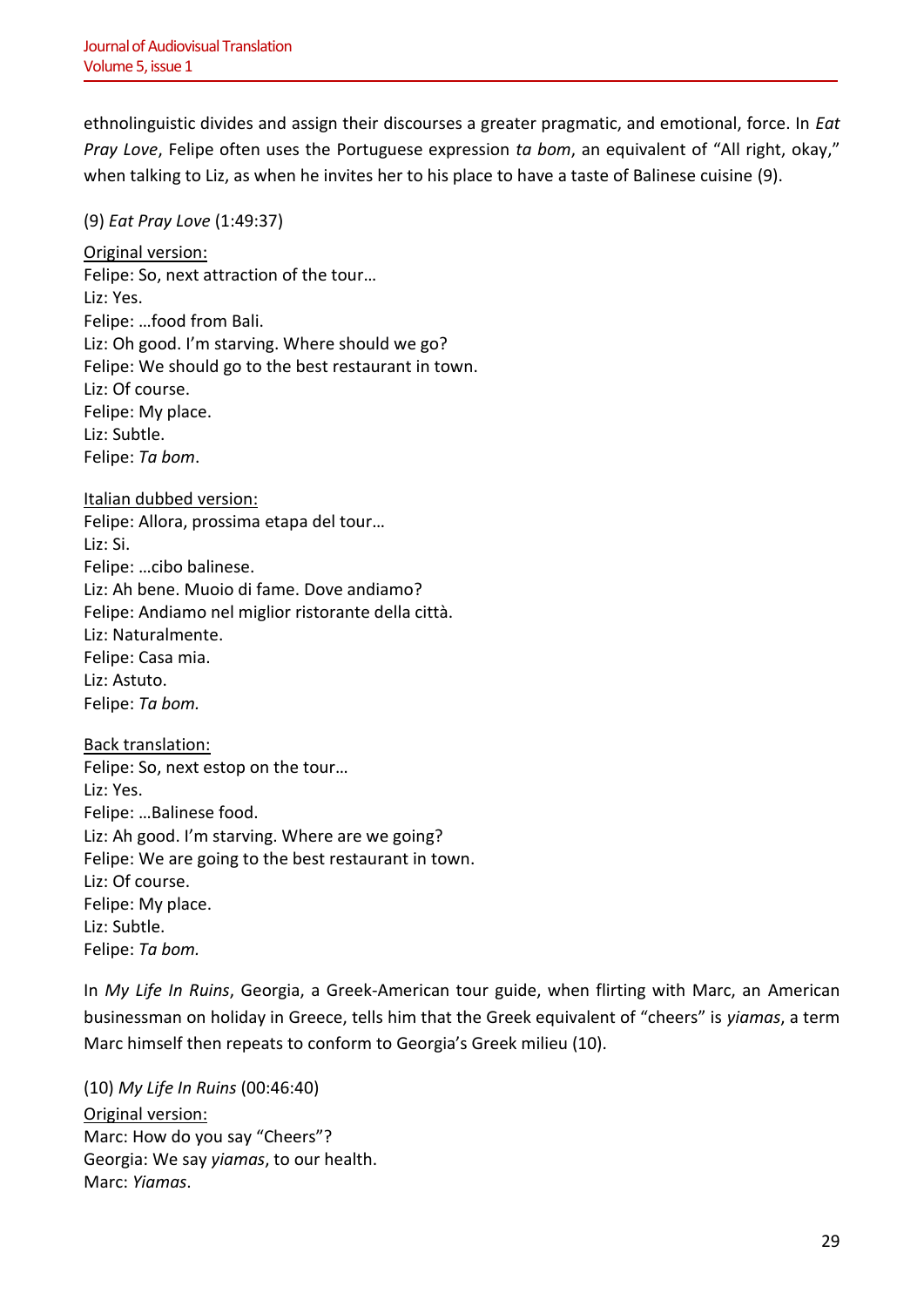Italian dubbed version:

Marc: Come si dice qui "Cin cin"? Georgia: Noi diciamo *yiamas*, alla salute. Marc: *Yiamas*.

Back translation: Marc: How do you say here "Cheers"? Georgia: We say *yiamas*, to our health. Marc: *Yiamas*.

In *My Big Fat Greek Wedding* (11, 12) many Greek expressions are adopted, both for emotional manifestations and for celebrations, in the course of interactions between the American White Anglo-Saxon Protestant Ian Miller and various members of his Greek girlfriend Toula Portokalos' family, the most recurrent ones being *opa*, a cheer of joy (10 occurrences), and *yia sou* i.e., "health to you" (6 occurrences).

(11) *My Big Fat Greek Wedding* (00:53:20) Original version: Angelo (to Ian): Hey Ian, we're going to kill you, *opa*!

Italian dubbed version: Angelo (to Ian): Ciao Ian, ti facciamo fuori, *opa*!

Back translation: Angelo (to Ian): Hi Ian, we're going to kill you, *opa*!

(12) *My Big Fat Greek Wedding* (01:25:40) Original version: Voula: Oh Taki. He looks Greek. Angelo: *Yia sou* Ian. Nikki: *Opa*!

Italian dubbed version: Voula: Oh Taki. Sembra un greco. Angelo: *Yia sou* Ian. Nikki: *Opa*!

Back translation: Voula: Oh Taki. He looks like a Greek. Angelo: *Yia sou* Ian. Nikki: *Opa*!

"*Opa*", in particular, is used as a sign of linguistic and cultural integration by Toula's and Ian's parents when interacting during the wedding reception, to testify that two linguacultural dimensions, initially apparently incompatible, can actually coexist (13).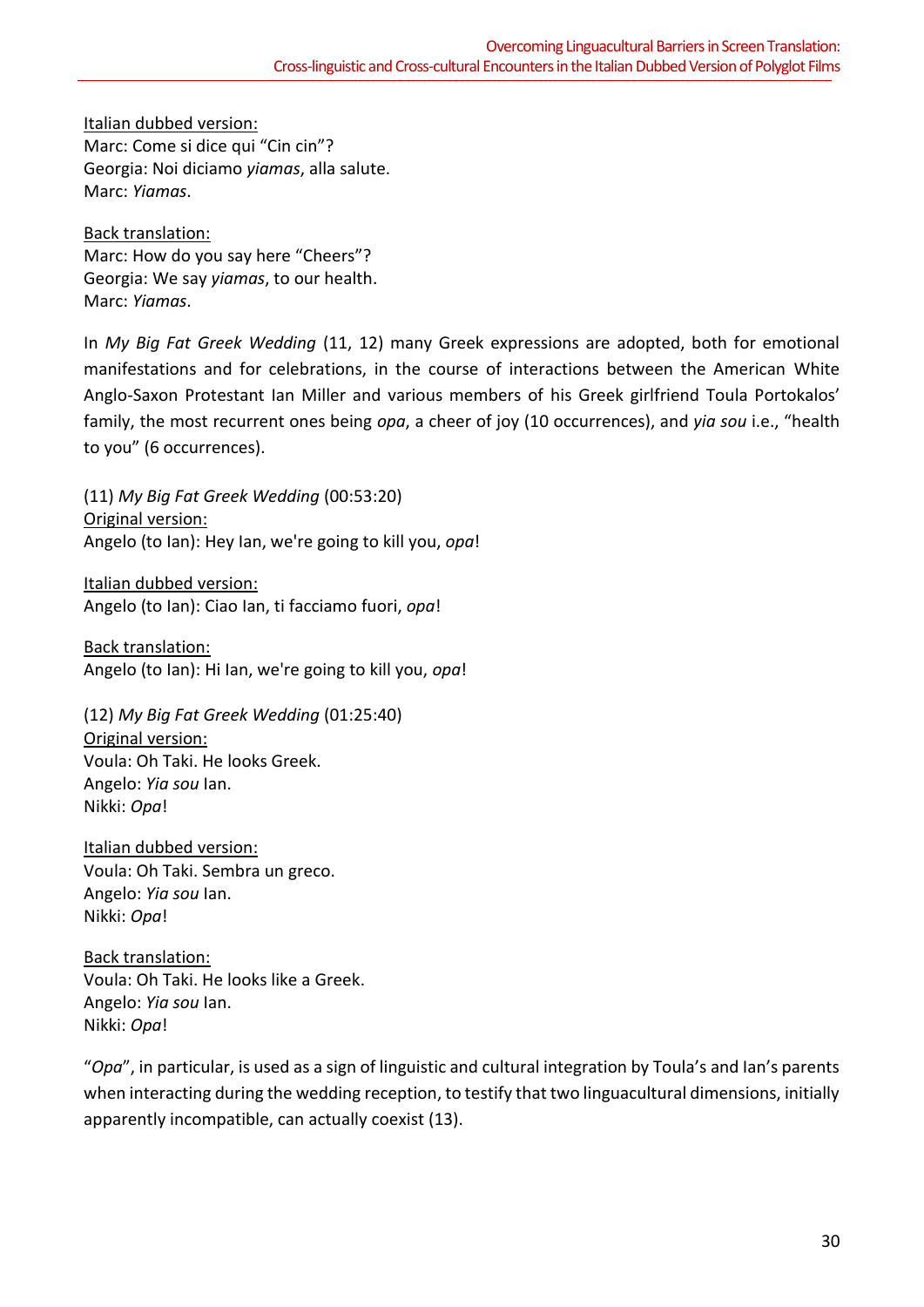(13) *My Big Fat Greek Wedding* (01:26:13) Original version: Toula's mother: Everybody dance! Dance dance everybody! The Portokaloses: *Opa*! The Millers: *Opa*!

Italian dubbed version: Toula's mother: Ballate tutti! Così! Ballate tutti! The Portokaloses: *Opa*! The Millers: *Opa*!

Back translation: Toula's mother: Let's dance everybody! Like this! Let's dance everybody! The Portokaloses: *Opa*! The Millers: *Opa*!

# **2.4. Ethnocultural Traditions Integrating Different Ethnolinguistic Backgrounds**

Another category of L3 culture-bound references often used by the members of interracial couples and their families as agents of linguistic and ideological hybridization concerns ethnocultural traditions and moral principles, always brought to the fore (31 total items) and left unchanged with their meaning mostly explained by the character quoting them to further integrate his/her loved one into his/her own ethnocultural background. This can be observed, for instance, in *Real Women Have Curves*, when Ana, kissing her American boyfriend Jimmy for the first time, tells him that the Spanish equivalent of "kiss" is *beso*, so as to make him feel closer to her Mexican roots (14).

(14) *Real Women Have Curves* (00:54:11) Original version: Ana: No, that's a *beso*. A kiss.

Italian dubbed version: Ana: No, questo è un *beso*. Un bacio.

Back translation: Ana: No, this is a *beso*. A kiss.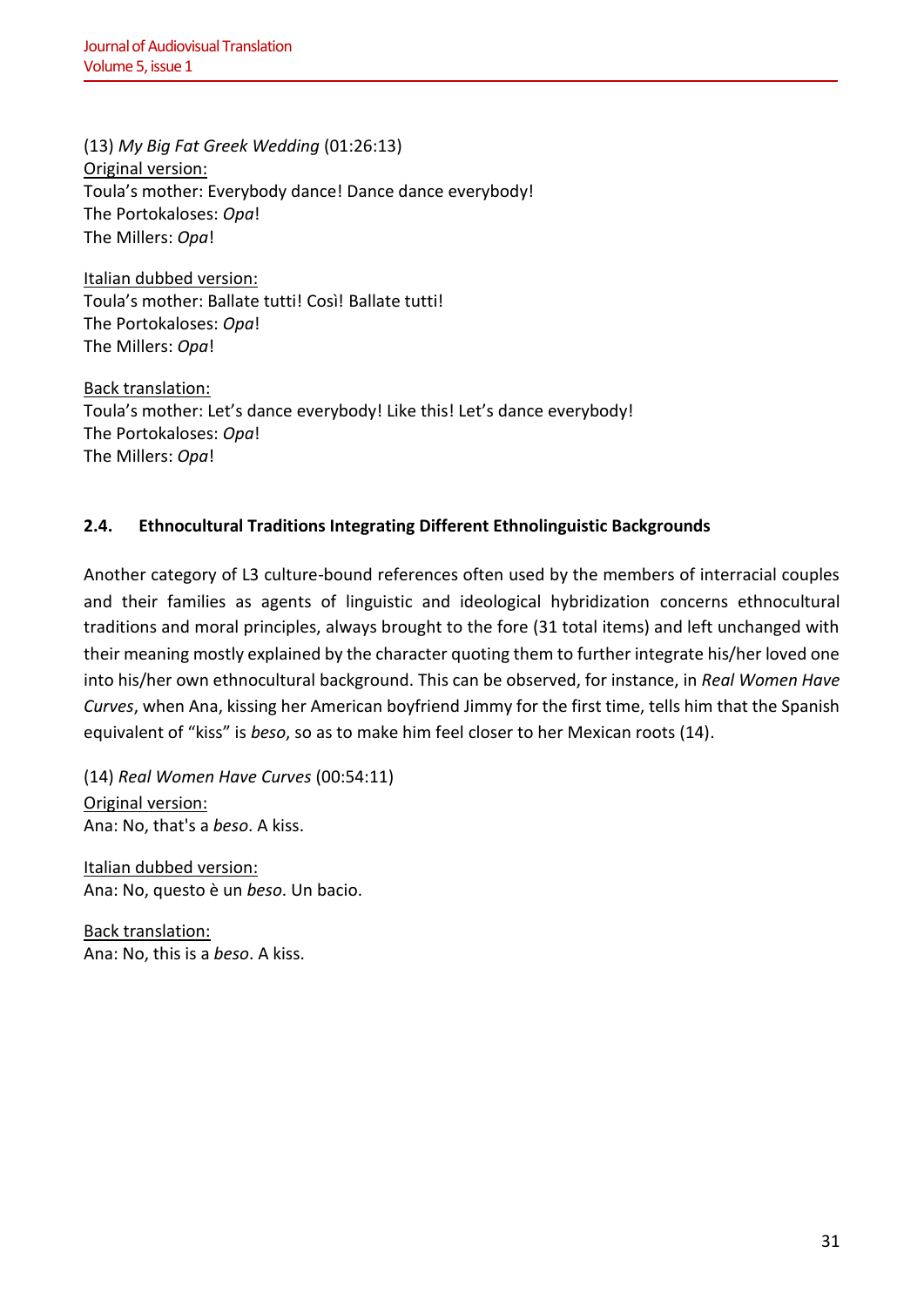Similarly, in *The Big Sick*, when Emily, an American student, asks her boyfriend Kumail, a Pakistani Uber driver and stand-up comedian, how he was like at high school, he replies using the Urdu term *chashmullee*, "idiot," with his friends used with reference to him when he was young (15).

(15) *The Big Sick* (00:09:36) Original version: Emily: What were you like in high school? […] Kumail: I was very shy. They called me *chashmullee*. Emily: What is that? Kumail: It roughly translates to "dweeb."

Italian dubbed version: Emily: Tu com'eri al liceo? […] Kumail: Ero molto timido. Mi chiamavano *chashmullee*. Emily: E che vuol dire? Kumail: Grosso modo significa "imbranato."

Back translation: Emily: What were you like in high school? […] Kumail: I was very shy. They called me *chashmullee*. Emily: And what does it mean? Kumail: More or less it means "dweeb."

Later on in the film, Kumail, during one of his one-man shows, talks about some Pakistani Christmas traditions quoting them with their original names to give his American audience an authentic taste of his background heritage (16).

(16) *The Big Sick* (00:21:58) Original version:

Kumail: *Eid Mubarak*. That's our Christmas. Except instead of the traditional Christmas ham, we serve *mitthai*, which my *khansama* Chris will serve to you right now. *Khansama* is Urdu for servant.

# Italian dubbed version:

Kumail: *Eid Mubarak*. È il nostro Natale. Solo che invece del tradizionale tacchino ripieno noi serviamo il *mitthai*, che il mio *khansama* Chris vi servirà subito. *Khansama* in Urdu è un servitore.

# Back translation:

Kumail: *Eid Mubarak*. It's our Christmas. Except that instead of the traditional stuffed turkey, we serve *mitthai*, which my *khansama* Chris will serve to you right now. *Khansama* is Urdu for servant.

As far as moral values are concerned, both versions of *Ae Fond Kiss* include many Punjabi words relevant to important Pakistani principles that Casim explains to Roisin, as is the case with *zakah* (17).

(17) *Ae Fond Kiss* (00:33:58) Original version: Casim: Exactly. There's still so much I'm proud of. D'you know what *zakah* means? Roisin: ((shakes her head))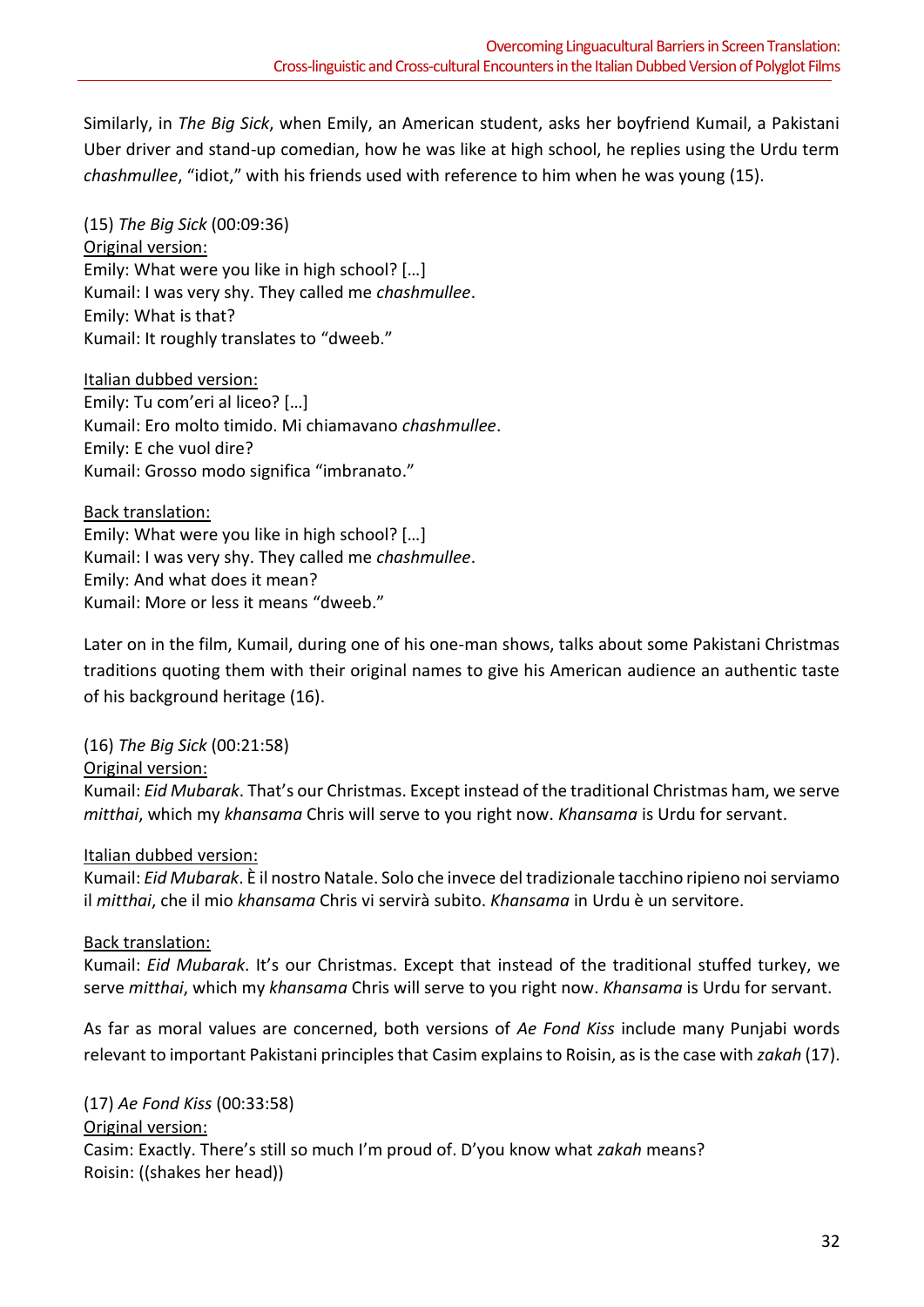Casim: It's when you give a percentage of your income to the poor. My dad, still to this day, gives exactly to the penny to asylum seekers.

# Italian dubbed version:

Casim: Esattamente e ci sono molte altre cose di cui vado fiero. Sai cosa significa *zakah*? Roisin: ((shakes her head))

Casim: È quando dai una percentuale dei tuoi averi ai poveri. Mio padre, ancora oggi, devolve ai senza tetto una parte dei suoi guadagni.

## Back translation:

Casim: Exactly and there are many other things I'm proud of. Do you know what *zakah* means? Roisin: ((shakes her head))

Casim: It's when you give a percentage of your income to the poor. My father, still today, gives to asylum seekers a part of his income.

In *Our Family Wedding*, during Marcus' and Lucia's Mexican wedding ceremony, the priest mentions the Spanish names of some items traditionally used to celebrate weddings in Mexico and explains their function using English to address the African American and the Mexican components of the two families attending the rite (18).

# (18) *Our Family Wedding* (01:27:47)

Original version:

Priest: May we have the *arras*? Symbolizing mutual protection in the material world. [...] May we have the *lasso*? This *lasso* symbolises eternal love.

## Italian dubbed version:

Priest: Potete portare le *arras*? Che simboleggiano la protezione reciproca nel mondo materiale. […] E adesso il *lasso*. Questo è il simbolo dell'amore eterno.

## Back translation:

Priest: Can you bring the *arras*? That symbolise mutual protection in the material world. [...] And now the *lasso*. This is the symbol of eternal love.

# **2.5. Religious Beliefs Creating Translingual Spiritual Dimensions**

Also L3 references to the religious and spiritual sphere are commonly used in the original versions of the films and retained in the Italian dubbed versions (47 total items) to create a unique spiritual dimension shared by both partners in interethnic couples. This can be observed, for instance, in *Eat Pray Love*, when Felipe compares Liz and himself to *antevasins*, a Sanskrit term referring to a person who decides to live at the forest edge to seek spiritual enlightenment (19).

(19) *Eat Pray Love* (01:45:36)

Original version: Felipe: I knew it. We are both *antevasins*, my dear. Liz: What is that?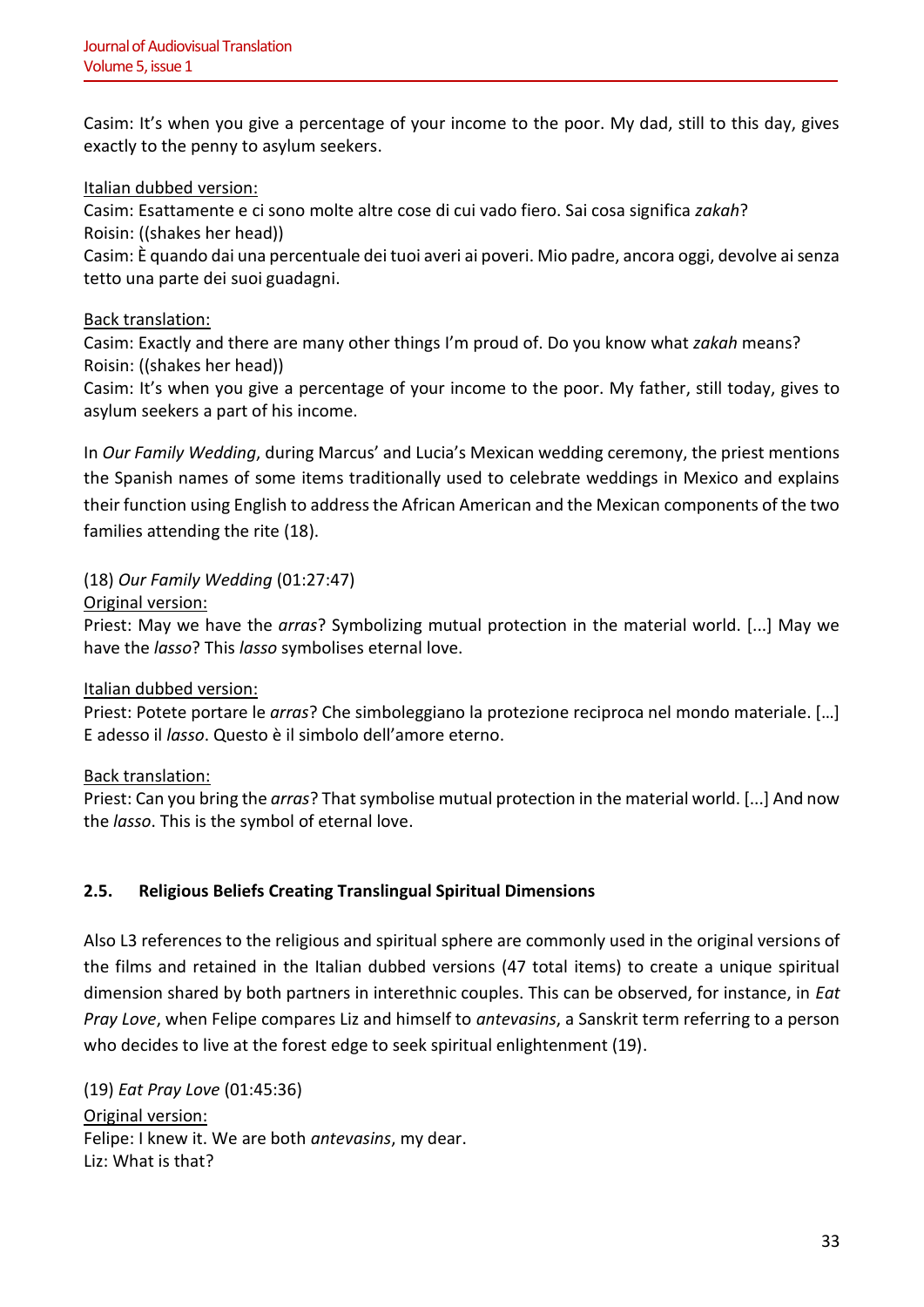Felipe: *Antevasins* is... It's an in-between. It is the one who lives by the border... because they renounce to the comfort of family life in order to seek "enlightment."

Italian dubbed version:

Felipe: Lo sapevo. Siamo tutti e due *antevasins*, mia cara.

Liz: Che vuol dire?

Felipe: *Antevasins* è... uno che sta in mezzo. È quello che vive sul confine… sono quelli che rinunziano a un conforto della vita di famiglia per cercare la "illumizione."

Back translation:

Felipe: I knew it. We are both *antevasins*, my dear.

Liz: What does it mean?

Felipe: *Antevasins* is... one that stands in-between. It is the one who lives by the border... they are those that renounce to the comfort of family life in order to seek "enlightment."

Felipe uses this Portuguese term, when courting Liz, to convince her that, though coming from different sociocultural backgrounds, they are more similar than she thinks; likewise, when he shows Liz a religious temple in Bali, he uses the temple's original name, "*Pura Melanting,*", to plunge the American woman into the magical Indonesian atmosphere thus further abridging their ethnolinguistic distance (20).

(20) *Eat Pray Love* (01:46:02) Original version: Felipe: It's beautiful, no? It's *Pura Melanting*, which means "temple of prosperity."

Italian dubbed version:

Felipe: È bello, eh? È *Pura Melanting*, che significa "tempio della prosperità."

Back translation: Felipe: It's beautiful, no? It's *Pura Melanting*, which means "temple of prosperity."

Similarly, in *My Big Fat Greek Wedding*, Toula teaches Ian that *Christos Anesti*, "Christ is risen!" (4 occurrences), and *Alithos Anesti,* "Truly He is risen!" (2 occurrences) are used in Greek to say "Happy Easter" (21),

(21) *My Big Fat Greek Wedding* (00:50:06)

Original version:

Toula: So, for "Happy Easter" we say *Christos Anesti*. Then the other person says back *Alithos Anesti*. So if you want to say "Happy Easter," you go, *Christos Anesti*. So try it.

## Italian dubbed version:

Toula: Allora, per "Buona Pasqua" noi diciamo *Christos Anesti*. E l'altra persona risponde *Alithos Anesti*. Perciò se vuoi dire "Buona Pasqua" dici *Christos Anesti*. Prova.

## Back translation:

So, for "Happy Easter" we say *Christos Anesti*. And the other person replies *Alithos Anesti*. So if you want to say "Happy Easter" you say *Christos Anesti*. Try it.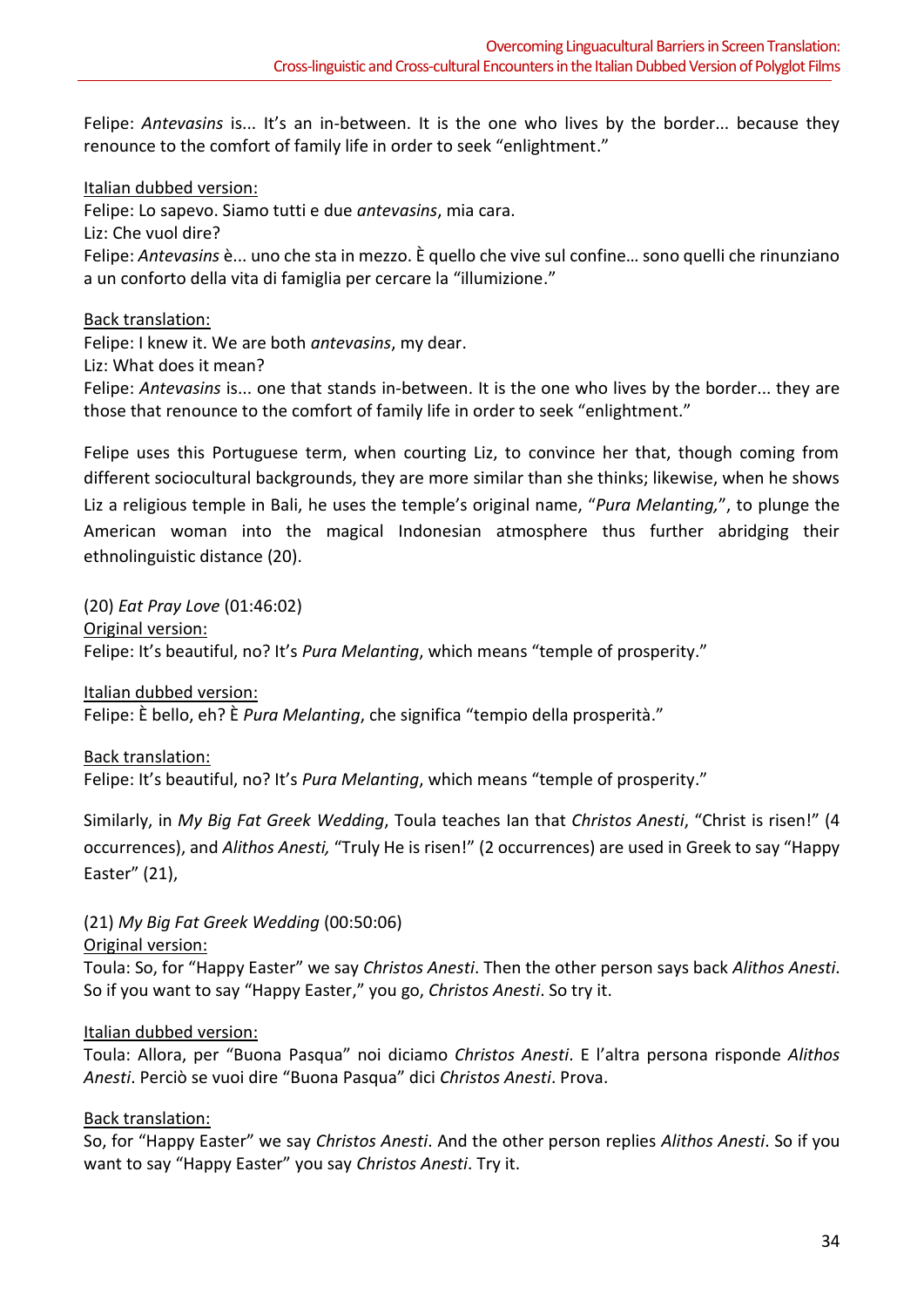whereas in *My Bollywood Bride*, when Reena and Alex meet for the first time, Reena defines destiny with its original Sanskrit form *karma* (22), a term previously unknown to Alex that he himself then uses (23), thus building a linguistic and ideological bridge between his Western world and Reena's Eastern world.

## (22) *My Bollywood Bride* (00:07:04)

### Original version:

Reena: I'd say if meeting me was predestined by your *karma* that would mean it was my *karma* as well. […] I'll tell you what. I'll be at the same cafè at the same time tomorrow, if you are there then it was our *karma* to meet again.

#### Italian dubbed version:

Reena: Diciamo che se incontrarmi era scritto nel tuo *karma*, allora questo significa che era scritto anche nel mio. […] Ti faccio una proposta. Io sarò nello stesso caffè, alla stessa ora, domani. Se ci sarai anche tu il nostro *karma* avrà deciso per noi.

#### Back translation:

Reena: Let's say that if meeting me was written in your *karma* then this means it was written in mine too. […] I make you a proposal. I'll be at the same cafè at the same time tomorrow, if you will be there too then our *karma* will have decided for us.

(23) *My Bollywood Bride* (00:08:01) Original version: Alex ((voice)): *Karma*, destiny… before Reena I'd never thought on these terms.

Italian dubbed version:

Alex ((voice)): *Karma*, destino… prima di Reena non avevo mai usato questi termini.

Back translation:

Alex ((voice)): *Karma*, destiny… before Reena I'd never used these terms.

## **2.6. Blending Linguistic Ingredients in Interethnic Love Recipes**

L3 references to traditional ethnic food are another category of cultural specifics extensively used within cross-cultural relationships in instances of intrasentential code-switching, always retained in the Italian dubbed versions of the films to illustrate the key role ethnic food plays not only as a powerful marker of ethnic belonging but also, and especially, as a means to create affective bonds across cultural and linguistic difference (Monti, 2018). Indeed, in the films under study, ethnic specialties and their original names are recurrently seen as perfect vehicles for emotional manifestations as feelings are often kneaded into food and intercultural passions find shape in tasting food typically belonging to the partner's "exotic" culinary traditions. This can be observed, most significantly, in *Ae Fond Kiss*, *Bride and Prejudice*, *Fools Rush In*, *Eat Pray Love*, *The Mistress of Spices*, *Mississippi Masala*, *The Hundred-Foot Journey*, *The Other End of the Line*, *My Big Fat Greek Wedding*. In *Ae Fond Kiss*, for instance, Casim often offers Roisin some *gulab jamun*, a popular dessert in India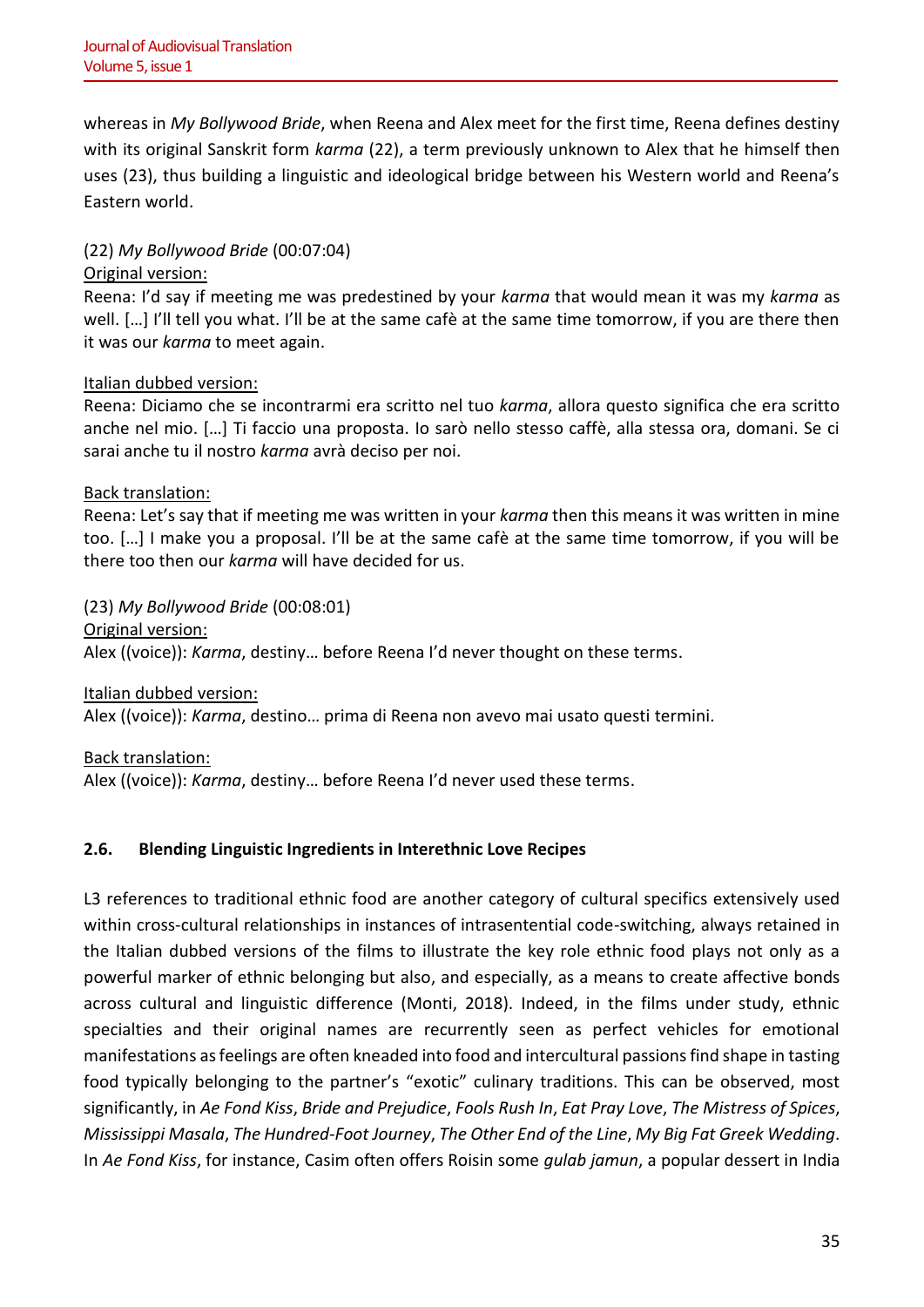and Pakistan, to teach the girl something of his own foodways also from the linguistic point of view (24).

(24) *Ae Fond Kiss* (01:04:09) Original version: Casim: Here you go, Miss Hanlon. Roisin: Ooh, lovely! Casim: *Gulab jamun* and ice cream. Roisin: *Glab jammin*? Casim: No, *gulab jamun* and ice cream. Roisin: *Jamun*, thanks very much. What is it? Casim: *Gulab jamun* and ice cream.

#### Italian dubbed version:

Casim: Ecco a lei, signorina professoressa. Roisin: Oh, che bello! Casim: *Gulab jamun* con il gelato. Roisin: *Glab jami*? Casim: No, si dice *gulab jamun* con gelato. Roisin: Grazie, ma che cos'è? Casim: *Gulab jamun* con il gelato.

Back translation: Casim: Here you go, miss professor. Roisin: Ooh, how lovely! Casim: *Gulab jamun* and ice cream. Roisin: *Glab jami*? Casim: No, you say *gulab jamun* and ice cream. Roisin: Thanks, but what is it? Casim: *Gulab jamun* with ice cream.

The same dessert is mentioned, though in one of its lexical variants, *gulab jamas*, in *Bride and Prejudice*, when Lakhi, the youngest of the Bashkis' daughters, shows Johnny her hometown, Amritsar, and tries to conquer his heart tempting him with some typical Indian food (25).

(25) *Bride and Prejudice* (00:51:43) Original version: Lucky: I'm going to take him for Amritsari fish, fruit cream and hot *gulab jamas*.

Italian dubbed version: Lucky: Menu a base di pesce alla brace, crema di frutta e *gulab jamas*.

Back translation:

Lucky: Menu with grilled fish, fruit cream and *gulab jamas*.

In *Mississippi Masala*, the Ugandan Indian girl Mina tells her boyfriend Demetrius, an African American, that she had lived for some time in Africa and then in England but never in India, her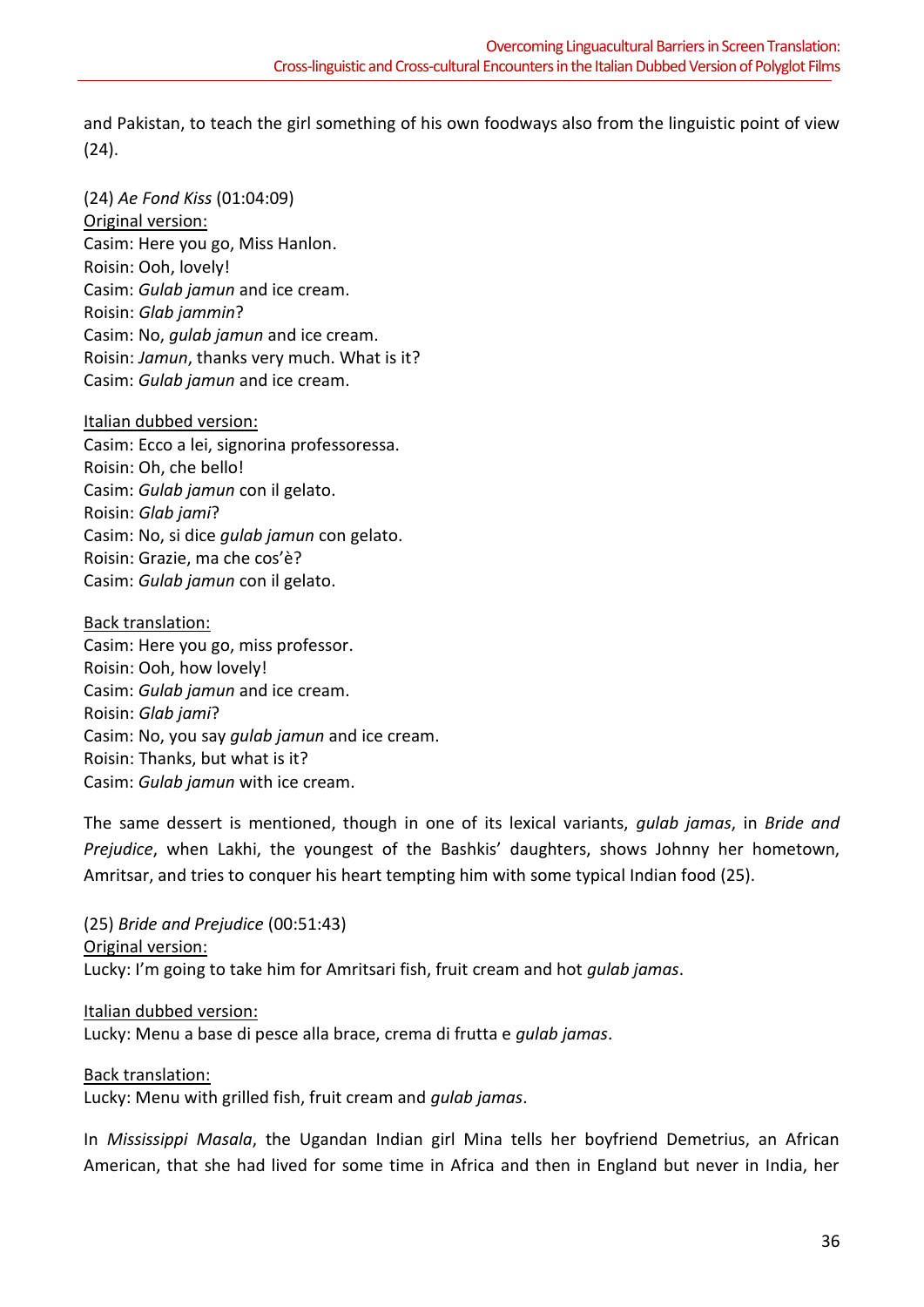country of origin, and she describes herself as a "mix *masala*," a mixture of hot spices, an expression that Demetrius himself often uses throughout the film when addressing the girl (26).

(26) *Mississippi Masala* (00:49:56) Original version: Mina: I'm a mix *masala* […] it's a bunch of hot spices.

Italian dubbed version: Mina: Sono un mix *masala* […] è un miscuglio di spezie piccanti.

Back translation: Mina: I'm a mix *masala* […] it's a mix of hot spices.

In *Fools Rush In*, when Alex invites Isabel to dine with him at his club in Manhattan, she imagines that, if they were in Mexico, they would eat *albondigas*, a famous Mexican dish often cooked by her great-grandmother (27).

(27) *Fools Rush In* (00:47:04) Original version: Isabel: And if we were in Mexico we would be eating *albondigas*. Alex: *Albondigas*? Isabel: They're this sort of meatball soup. My great-grandmother is famous for them.

Italian dubbed version: Isabel: E se fossimo in Messico saremmo davanti a un piatto di *albondigas*. Alex: *Albondigas*? Isabel: Sì, sono una specie di polpette al sugo. La mia bisnonna è famosa per questo piatto.

Back translation: Isabel: And if we were in Mexico we would have in front of us a plate of *albondigas*. Alex: *Albondigas*? Isabel: They're a sort of meatballs with sauce. My great-grandmother is famous for this dish.

In *Eat Pray Love*, when Felipe and Liz are at Bali local market, he offers her *rambutan*, fruits from Southeastern Asia similar to lychees and, as these exotic fruits are unknown in the Western countries and Liz has never even heard their name, he tries to explain how they taste using a simile implying amorous connotations, thus projecting on food the love expectations he has of the woman (28).

(28) *Eat Pray Love* (01:44:58)

Original version:

Felipe: These are *rambutan*. They're delicious. It's like an orange made love to a plum. Would you like some?

## Italian dubbed version:

Felipe: Questi sono *rambutan*. Una delizia. È come se un'arancia avesse fatto l'amore con una prugna. Li vuoi assaggiare?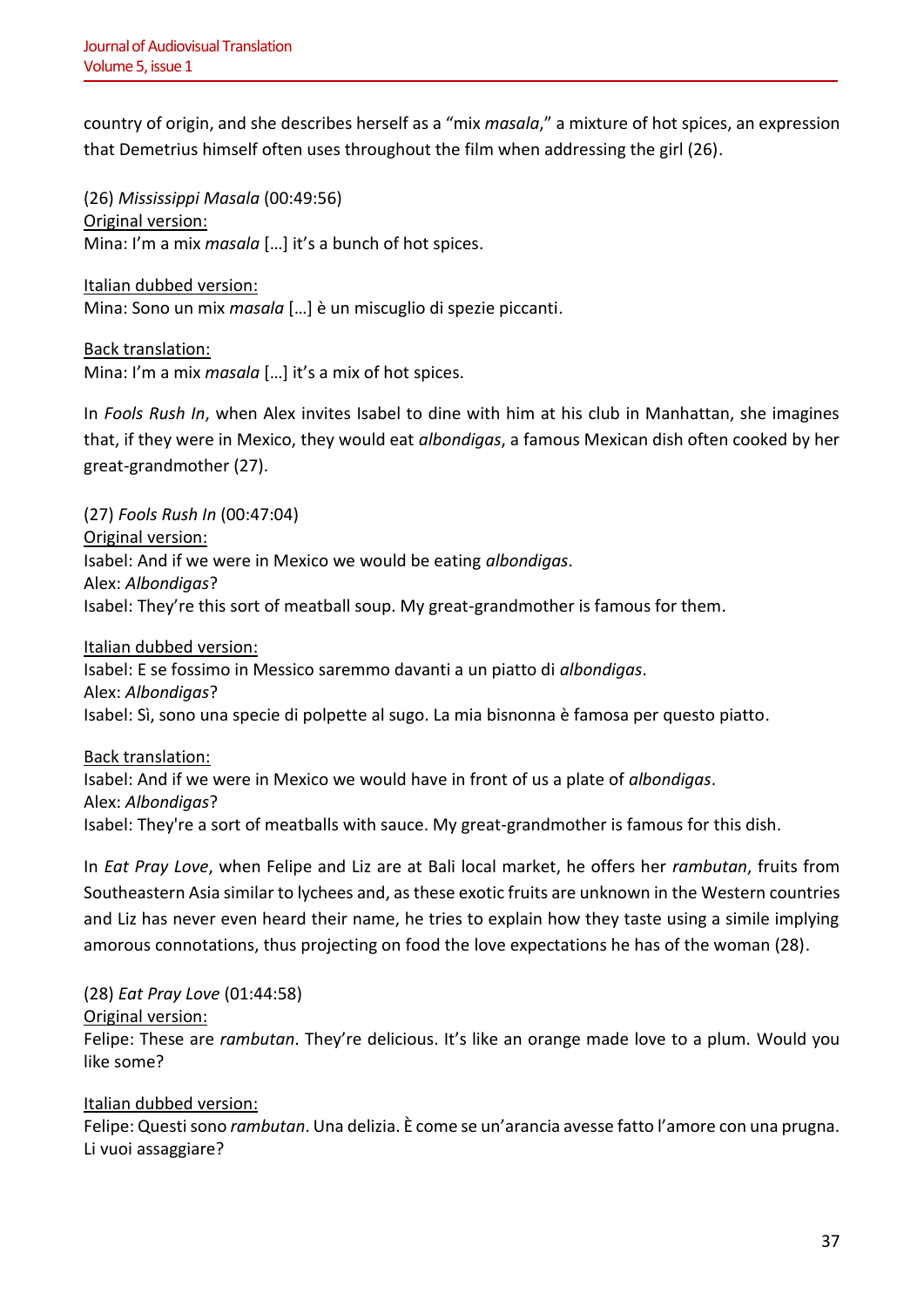## Back translation:

Felipe: These are *rambutan*. They're delicious. It's like an orange made love to a plum. Would you like to taste them?

Ethnic food is symbolically associated with interethnic love also in *The Mistress of Spices*; when Tilo, the owner of an Indian spice-bazaar in the San Francisco Bay area, falls in love with the American architect Doug, she gives him *tulsi*, an herb with the power to remind him to go back to her (29).

(29) *The Mistress of Spices* (00:30:44) Original version: Tilo: This is … *tulsi*, holy basil. Doug: What's it for? Tilo ((voice)): *Tulsi*, for remembering. Remember to come back.

Italian dubbed version: Tilo: Questo è… *tulsi*, basilico santo. Doug: A che serve? Tilo ((voice)): *Tulsi*, per ricordare. Ricordarsi di tornare.

Back translation: Tilo: This is … *tulsi*, holy basil. Doug: What's it for? Tilo ((voice)): *Tulsi*, for remembering. Remember to come back.

Afterward, when Doug visits her after his mother's death, Tilo offers him *nimbu pani*, a drink traditionally used in Indian medicine to calm one's nerves whose healing power is, in this case, likened to the healing power ascribed to love itself (30).

(30) *The Mistress of Spices* (00:51:54) Original version: Tilo: I'll give you a *nimbu pani*, a lime soda. It'll cool you down.

#### Italian dubbed version:

Tilo: Ti porto un *nimbu pani*, una bibita al lime. Ti calmerà i nervi.

#### Back translation:

Felipe: I'll bring you a *nimbu pani*, a lime soda. It'll cool you down.

Another film that extensively celebrates the function food has of uniting partners from different ethnicities is *The Hundred-Foot Journey*, where French and Indian linguacultures, and feelings, blend together through cooking. This can be seen every time Hassan and Marguerite talk about the culinary traditions of each other's country, as when Hassan tells Marguerite that his favourite dish to cook is *jalebi* and explains how it is prepared (31).

(31) *The Hundred-Foot Journey* (00:47:26) Original version: Marguerite: What's your favorite dish to cook?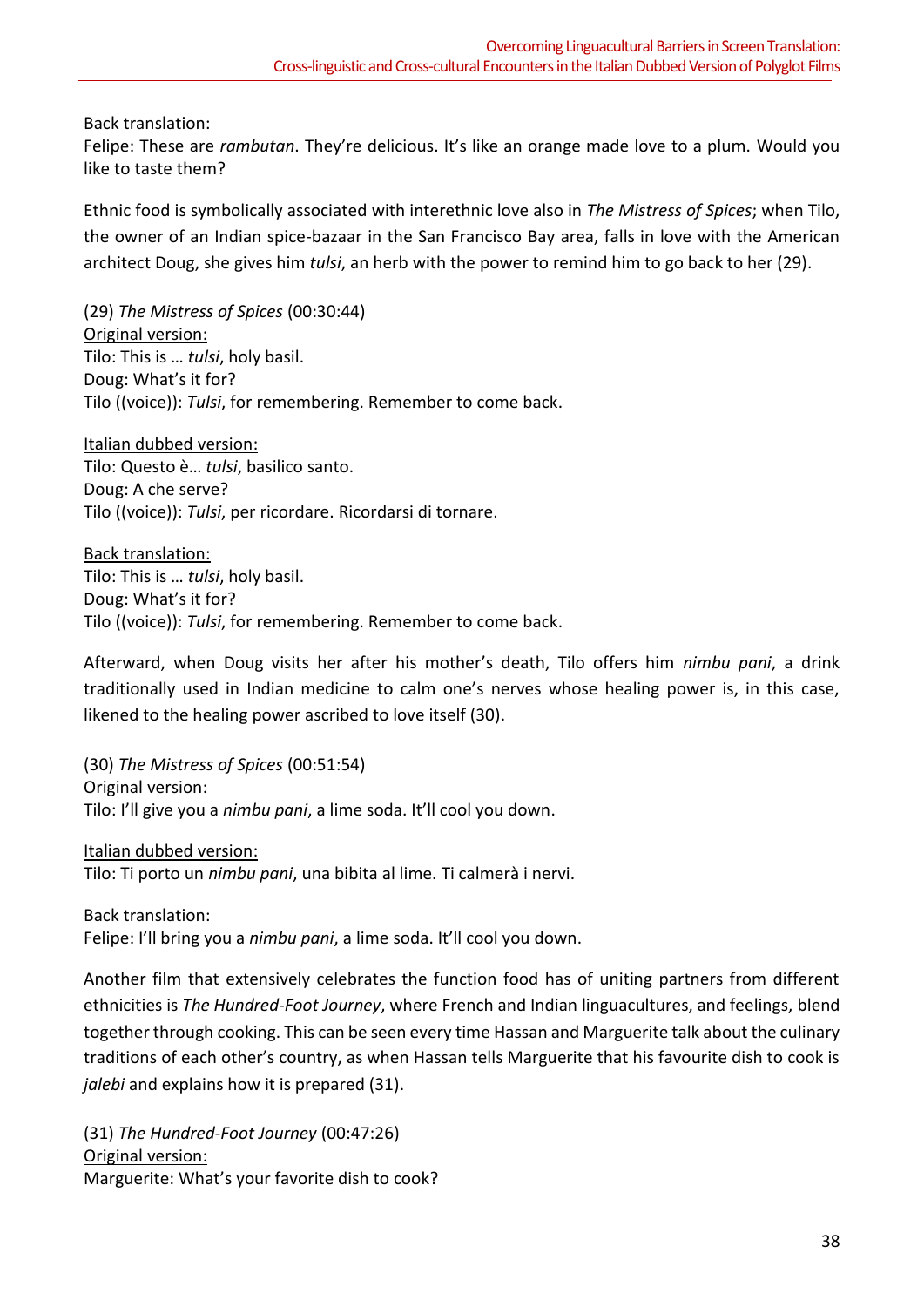Hassan: *Jalebi*. Marguerite: What is that? Hassan: Fermented *dal* and flour, deep fried.

Italian dubbed version: Marguerite: Qual è il piatto che ami cucinare? Hassan: Lo *jalebi*. Marguerite: E che cos'è? Hassan: *Dal* fermentato e farina, tutto fritto.

Back translation: Marguerite: What's the dish you love to cook? Hassan: The jalebi. Marguerite: And what's that? Hassan: Fermented *dal* and flour, deep fried.

Such intermingling of cultures/languages as figuratively allowed by L3 references to ethnic food is to be observed not only between the partners in interracial couples but also among their family members; for example, in the final scene of *The Other End of the Line*, Priya's conservative Indian father offers her daughter's American boyfriend Granger *alu parathas*, a Punjabi style stuffed flatbread, as a sign that he accepts him in his family as his son-in-law (32).

(32) *The Other End of the Line* (01:40:20) Original version: Priya's father: You like *alu parathas*?

Italian dubbed version: Priya's father: Le piacciono le *alu parathas*?

Back translation: Priya's father: Do you like *alu parathas*?

In *My Big Fat Greek Wedding*, a key event contributing to linguacultural integration and implying the use of L3 food terms occurs at the end of the film when Toula's father, during the wedding reception, fabricates a fancy derivation for the English name "Miller", stating that the names "Miller" and "Portokalos" both come from Greek words relevant to fruit, in order to put the two families on the same ethnolinguistic level (33).

(33) *My Big Fat Greek Wedding* (01:21:47) Original version:

Gus Portokalos: […] the root of the word "Miller" is a Greek word. And "Miller" come from the Greek word *milo*, which is mean "apple". There you go. As many of you know, our name Portokalos is come from the Greek word *portokali*, which means "orange". So, okay here tonight, we have apple and orange. We all different but, in the end, we all fruit.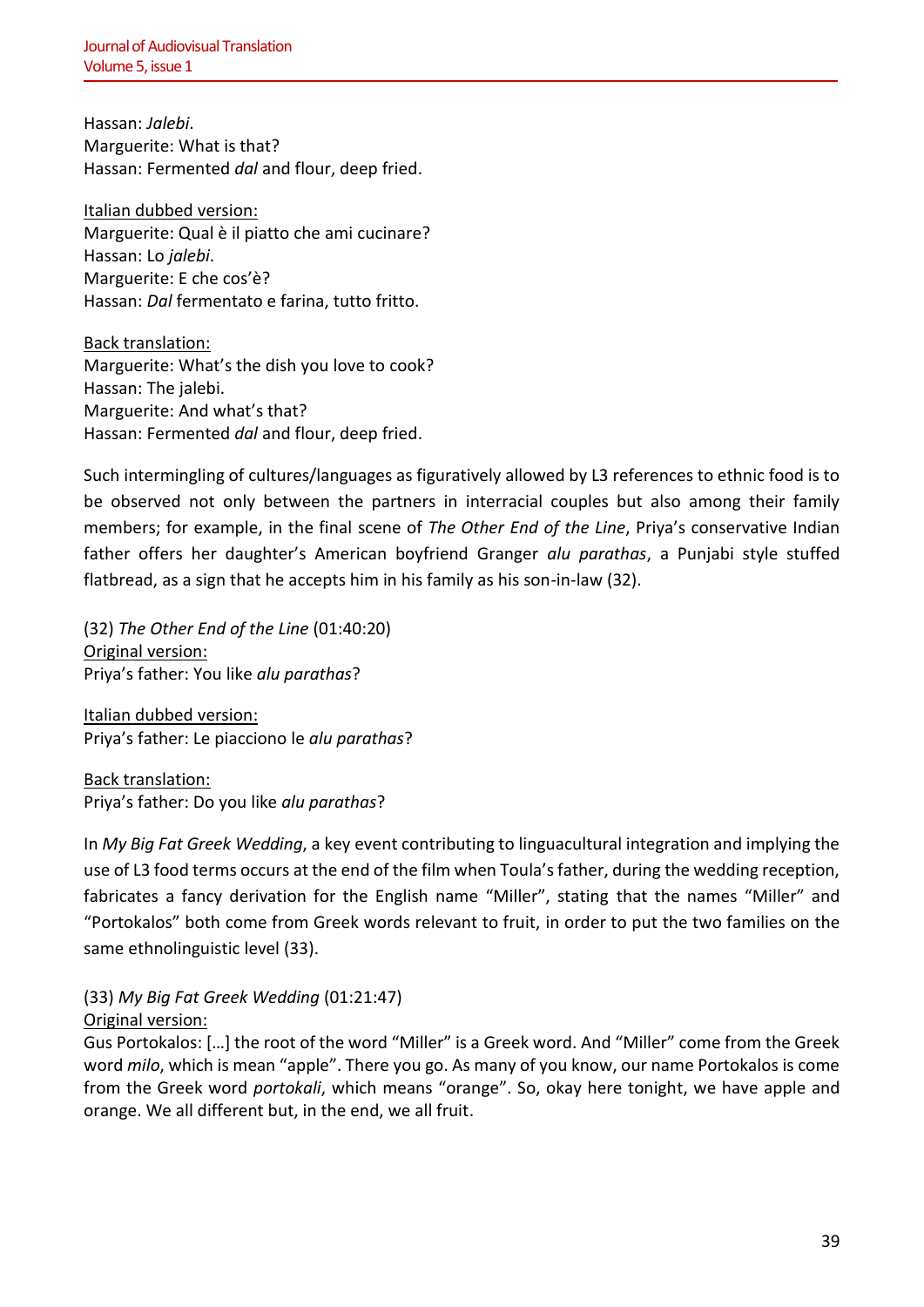### Italian dubbed version:

Gus Portokalos: […] la radice della parola "Miller" è un parola greca. E "Miller" viene dalla parola greca *milo*, che significa "mela". Ed ecco qua. Come molti di voi sanno, il nostro cognome Portokalos viene dalla parola greca *portokali*, che significa "arancia". Dunque, allora, qui stasera abbiamo mela e arancia. Siamo tutti diversi ma, alla fine, siamo tutti frutta.

### Back translation:

Gus Portokalos: […] the root of the word "Miller" is a Greek word. And "Miller" comes from the Greek word *milo*, which means "apple". And there you go. As many of you know, our name Portokalos comes from the Greek word *portokali*, which means "orange". So, now, here tonight we have apple and orange. We are all different but, in the end, we all fruit.

In the scene following Gus's talk, another key proof of food symbolic power to dissolve intercultural and interlinguistic distance between interethnic families is to be recognised when Ian's mother, Henriette, states that she needs to drink *ouzo* – the Greek liquor she hated when she first tasted it – to get the courage to dance with her "new" family, thus definitely injecting herself into the Greek linguaculture she rejected at the beginning (34).

(34) *My Big Fat Greek Wedding* (01:24:37) Original version: Toula: Let's go dance now, come on. Henriette: Oh no no, I need some more *ouzo* before I do that.

Italian dubbed version: Toula: Ora si balla, coraggio. Henriette: Oh no, ho bisogno di un altro po' di *ouzo* prima di arrivare a quello.

#### Back translation:

Toula: Now we dance, come on. Henriette: Oh no, I need some more *ouzo* before I get to that.

Similarly, in *Fools Rush In*, when Alex meets Isabel's relatives for the first time and has dinner with them, he particularly appreciates *tamales*, a typical Mexican dish, whose name is rendered, in the Italian dubbed version, in the singular form and it is assigned the masculine gender according to a process of adaptation to the gender of its Italian hypernym, "*involtino*" (35).

(35) *Fools Rush In* (00:29:11) Original version: Alex: This is terrific! The taste is amazing! You can't get *tamales* like this in New York City!

#### Italian dubbed version:

Alex: È veramente eccezionale! Ha un gusto, un sapore… incredibile! È impossibile mangiare un *tamale* così a New York!

#### Back translation:

Alex: It's really terrific! It has a taste, a flavour… incredible! It's impossible to eat a *tamale* like this in New York!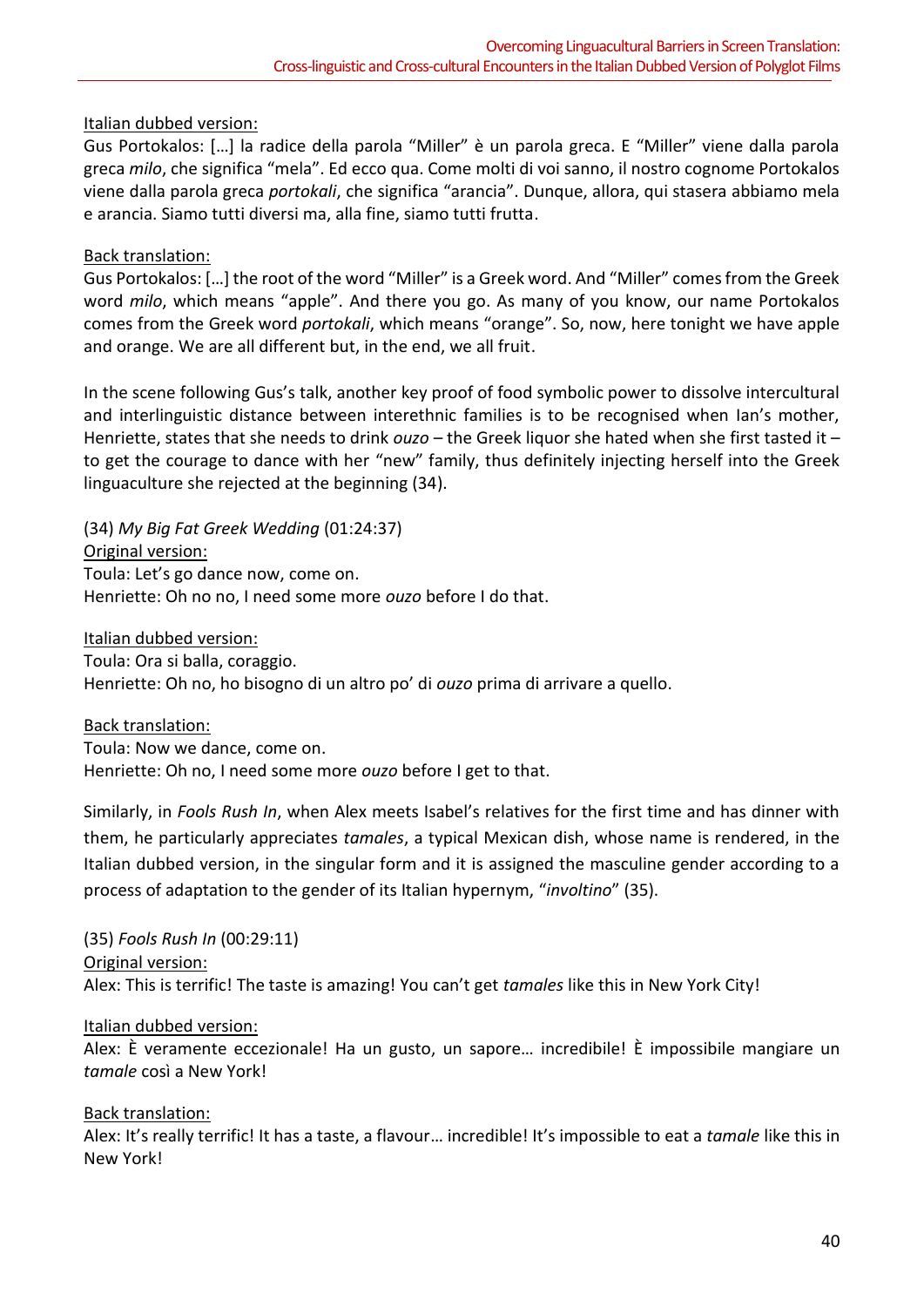Excerpts (34) and (35) clearly indicate that ethnic food acts as a key symbol of acceptance of the Otherness it initially represents when the Western characters quote the original names of their partners' traditional dishes, thus proving their entering – also in a linguistic sense – a transnational space characterised by, often unexpected, cross-cultural and cross-linguistic affinities. Indeed, if food initially divides, then it definitely brings people together, reinforcing interethnic love ties and uniting two (or more) seemingly unequivocally different linguacultural systems in never-ending processes of linguacultural hybridization (Monti, 2018, 2019).

# **3. Linguistic Negotiations Between the Self and the Other Through Turn-Specific and Intersentential Code-Switching**

As we have observed so far, in our corpus of films intrasentential code-switching is the type of language alternation practice most recurrently adopted when L3 cultural references are made. However, turn-specific and intersentential code-switching from L1/L2 to L3 is also often used to strengthen cross-cultural bonds within cross-linguistic exchanges, with the L3s mostly preserved in the Italian dubbed versions of the films when interracial romance is at stake. More specifically, 58% of the L3 utterances in instances of turn-specific and intersentential code-switching are left undubbed at the spoken level and untranslated, either with no open interlingual subtitles (in 42% of occurrences) conveying their meaning into L1/L2 (as in Vicky Cristina Barcelona, My Life In Ruins, Eat Pray Love, Bend It Like Beckham, The Other End of the Line, Bride and Prejudice) or with open intralingual subtitles (in 16% of occurrences) providing their transcription (as in Spanglish and My Bollywood Bride), with the remaining 42% of the L3 utterances being either dubbed or omitted and not included in the dubbed version (see Conclusions). This leads the Italian audience to be fully aware of the key role the original polyphonic ethnolinguistic architecture of the films plays in creating interethnic romantic affiliations.

It is interesting to notice that, in many of the dialogues we have analysed, when the meaning of the spoken L3s is not conveyed in L1/L2 by open interlingual subtitles it can be easily inferred from the rest of the conversation, as the L1/L2 utterances clarify the meaning of the L3 utterances not only when L3 is a language the audience is assumed to either know or easily understand (e.g., Spanish or Portuguese), but also when L3 is more difficult to recognise (e.g., Urdu, Hindi or Punjabi). This can be observed, for instance, in *Vicky Cristina Barcelona*; when Vicky greets Juan Antonio's father, a Spanish-only speaker, she uses the few Spanish words she knows both as a sign of respect towards the old man and to create an immediate sense of closeness to him, and the Spanish utterances are maintained in both versions with no translation provided, as the conversational context allows both audiences to understand the meaning of what the characters say (36).

(36) *Vicky Cristina Barcelona* (00:21:38) Original version: Vicky: *Buenos días*. Juan Antonio's father: *Buenos días.* Juan Antonio ((to Vicky)): My father, Julio.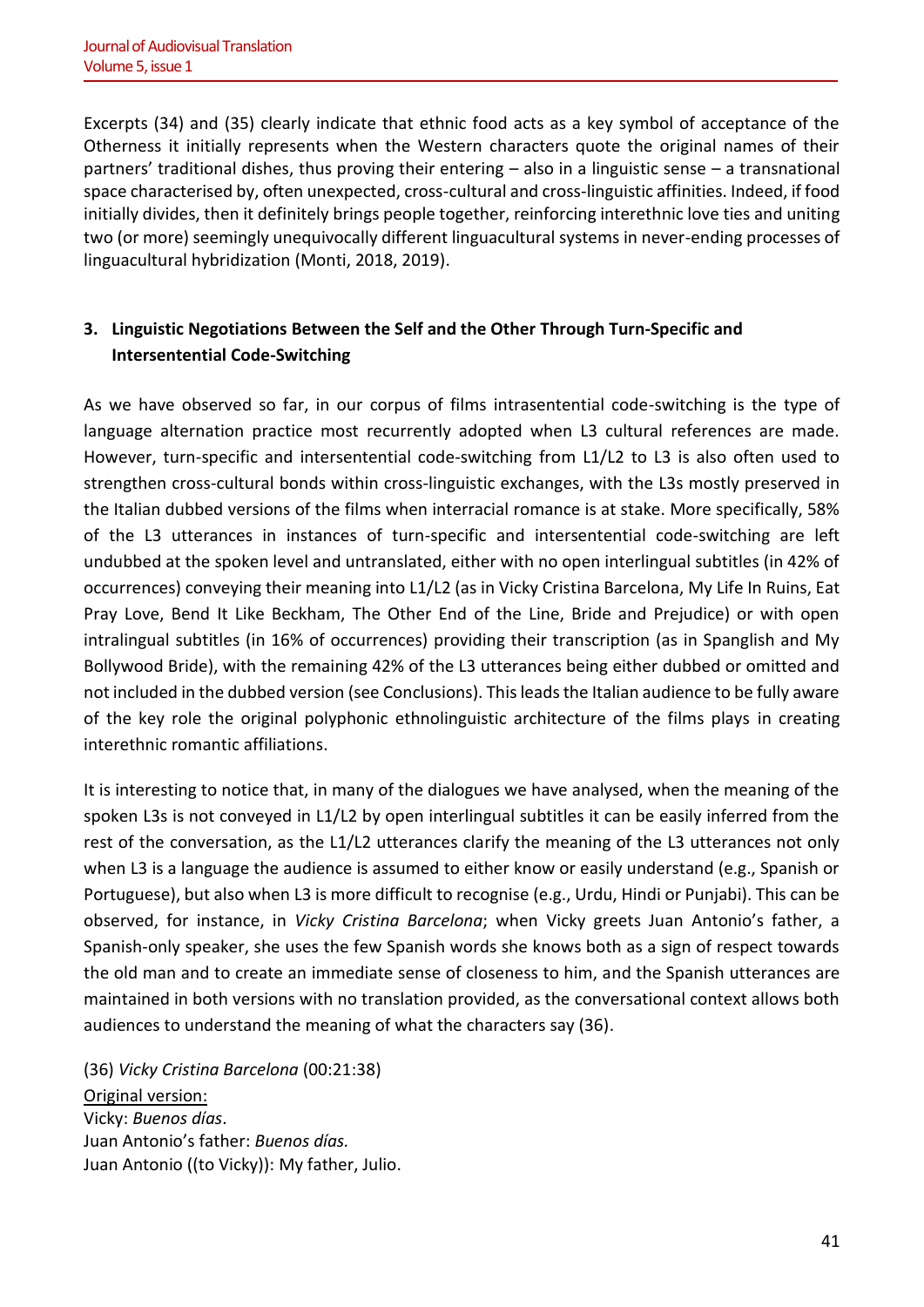Vicky: Julio. *Buenos días. Qué casa tan bonita*. Juan Antonio's father: *Considera que es tuya*.

Italian dubbed version: Vicky: *Buenos días*. Juan Antonio's father: *Buenos días.* Juan Antonio ((to Vicky)): Mio padre, Julio. Vicky: Julio. *Buenos días. Qué casa tan bonita*. Juan Antonio's father: *Considera que es tuya*.

Back translation: Vicky: *Buenos días*. Juan Antonio's father: *Buenos días.* Juan Antonio ((to Vicky)): My father, Julio. Vicky: Julio. *Buenos días. Qué casa tan bonita*. Juan Antonio's father: *Considera que es tuya*.

In *Eat Pray Love*, Portuguese is never translated in instances of unmarked turn-specific and intersentential code-switching everytime Felipe talks to Liz. For instance, when they meet for the first time, Felipe, riding his car and distracted by the music on the radio, almost runs Liz off the road while she is riding her bike. In asking her if she is all right, he instinctively uses Portuguese but then switches to English, by means of participant-related, intersentential code-switching, to clarify what he has just said in his mother tongue as he supposes Liz is not Brazilian (37).

(37) *Eat Pray Love* (01:35:36) Original version: Felipe: *Meu Deus*. *Você está bem*? All you all right?

Italian dubbed version: Felipe: *Meu Deus*. *Você está bem*? Lei sta bene?

Back translation: Felipe: *Meu Deus*. *Você está bem*? Are you all right?

In the same film, another instance of unmarked, intersentential code-switching is to be recognised during an emotionally intense exchange between Liz and Felipe, who uses the Portuguese statement *Não entendo*, "I don't understand," as he cannot understand the reasons why Liz seems to be afraid to start a relationship with him (38).

(38) *Eat Pray Love* (02:00:01) Original version: Felipe: Liz. *Não entendo*. What's the problem, Liz?

Italian dubbed version: Felipe: Liz. *Não entendo*. Che ti prende, Liz?

Back translation: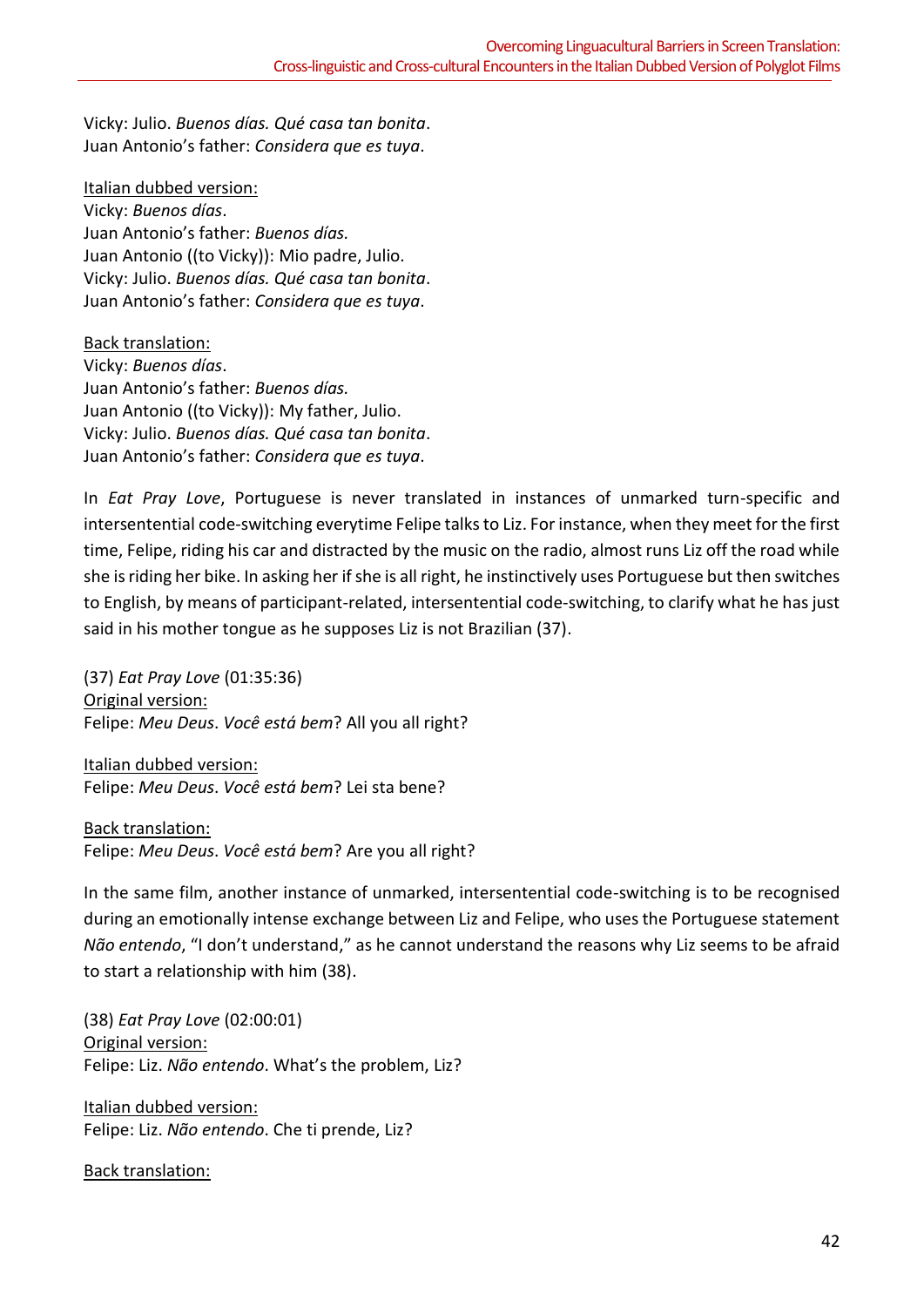Felipe: Liz. *Não entendo*. What's the matter, Liz?

Throughout the whole film, Felipe also often uses unmarked turn-specific code-switching from English to Portuguese to assign his utterances a greater expressive force, especially when quarrelling with the woman (39).

(39) *Eat Pray Love* (02:01:25) Original version: Felipe: *Portuguese*. Liz: And do not say darling to me again because I am just gonna lose it! Felipe: *Portuguese*. Liz: Listen to me! I do not need to love you to prove that I love myself!

Italian dubbed version: Felipe: *Portuguese*. Liz: E non chiamarmi tesoro perchè senno ti strangolo! Felipe: *Portuguese*. Liz: Ascoltami! Io non ho bisogno di amare te per provare di amare me stessa!

Back translation: Felipe: *Portuguese*. Liz: And don't call me darling because otherwise I'm gonna strangle you! Felipe: *Portuguese*. Liz: Listen to me! I do not need to love you to prove that I love myself!

In (39), the choice not to provide an English/Italian translation Felipe's Portuguese statements, functioning as the linguistic correlative of his anger and emotional involvement and therefore crucial to his cinematic portrayal, is not detrimental to the comprehension of the overall exchange, as his utterances mostly overlap with Liz's utterances that provide the audience with a paraphrased translation of the man's words.

Similarly, in *The Other End of the Line*, when Granger introduces himself to Priya's family, he switches from English to Urdu when reading aloud a letter he wrote using his girlfriend's mother tongue to promise her father he will treat the girl with all the love she deserves, and his Urdu utterances are left untranslated as he himself explains their meaning switching back to English/Italian when he goes on talking to the girl's father (40).

(40) *The Other End of the Line* (01:39:28)

Original version:

Granger: Sir. Before you take a swing, there's something I want to read to you. *Urdu*.

Priya's father: Boy, you're hurting my ears.

Granger: I just wanted you to know that I have the utmost respect for you and your family. And I promise to treat your daughter with all the love and respect she deserves.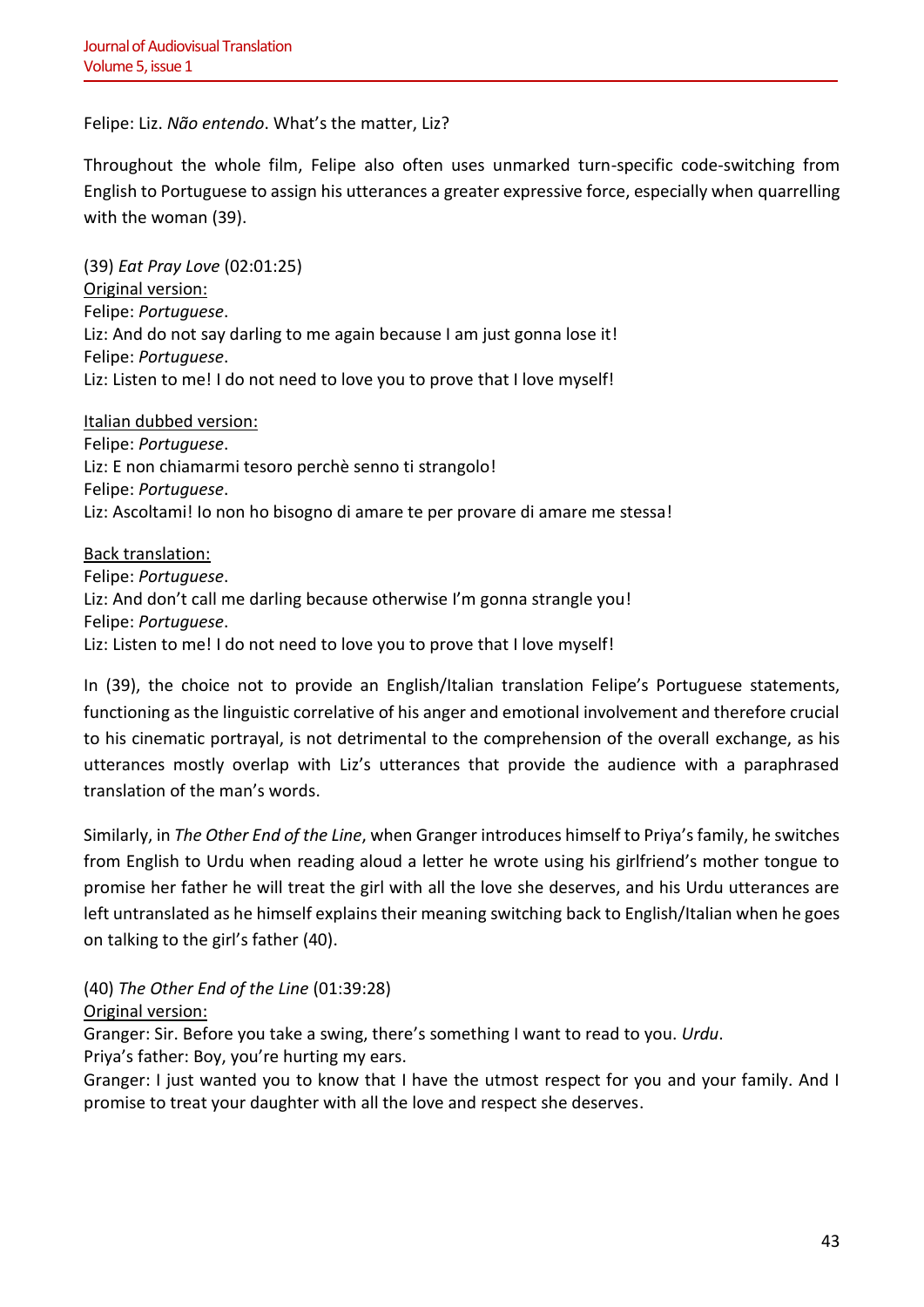## Italian dubbed version:

Granger: Signore, prima che parta con un gancio c'è una cosa che vorrei leggerle. *Urdu*. Priya's father: Ragazzo mio, ho male alle orecchie.

Granger: Volevo solo farle sapere che nutro il più profondo rispetto per lei e la sua famiglia. E prometto di trattare sua figlia con l'amore e il rispetto che merita.

#### Back translation:

Granger: Sir. Before you take a swing there's something I would like to read to you. *Urdu*. Priya's father: My boy, you're hurting my ears.

Granger: I just wanted you to let you know that I have the utmost respect for you and your family. And I promise to treat your daughter with all the love and respect she deserves.

In many of the films under study, another strategy often adopted to maintain spoken L3s, without this being a hindrance to the audiences' understanding, is to provide L3 transcription by means of open intralingual subtitles, clarifying their meaning in the other parts of the conversation. This can be observed, for instance, in *Spanglish*, when Flor talks to John and uses situation-related, turnspecific code-switching to utter Spanish sentences within English-based exchanges (41, 42).

(41) *Spanglish* (00:18:36)

Original version:

John: […] You work here? You're going to help with the house and kids? Flor: *Spanish* [*Solo Español*]. John: You work here and you don't speak any English at all?

Italian dubbed version:

John: […] Lei- l-lei lavorerà qui? Ci darà una mano con la casa e i ragazzi? Flor: *Spanish* [*Solo Español*]. John: Lei lavora qui e non capisce neanche una parola?

Back translation: John: […] Are you going to work here? Are you going to help with the house and kids? Flor: *Spanish* [*Solo Español*]. John: You work here and you don't understand a word?

(42) *Spanglish* (00:51:59) Original version: John: Flor? Flor: *Spanish* [*Por favor, dejeme sola. Estoy bien, de-de verdad, estoy bien*]. John: I'm sorry. Very sorry. […]

Italian dubbed version:

John: Flor? Flor: *Spanish* [*Por favor, dejeme sola. Estoy bien, de-de verdad, estoy bien*]. John: Mi dispiace. Mi dispiace. […]

Back translation: John: Flor?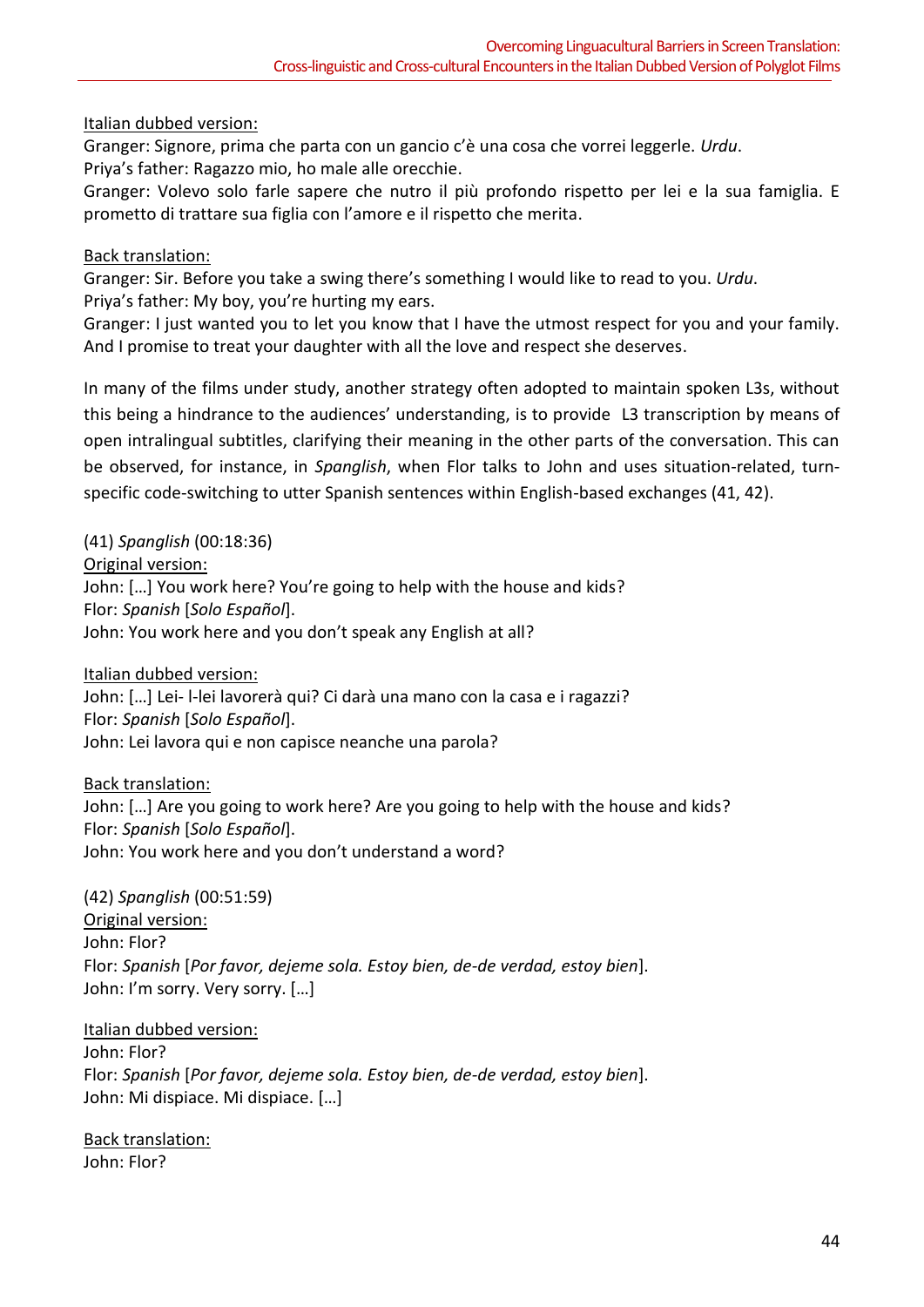Flor: *Spanish* [*Por favor, dejeme sola. Estoy bien, de-de verdad, estoy bien*]. John: I'm sorry. I'm sorry. […]

One of the best examples of linguacultural hybridization in interracial romance as conveyed by turnspecific code-switching is to be recognised in *My Bollywood Bride* when Alex and Reena get married: Alex says in Hindi "*May tumse, pyar karth hoon*", "I love you", which is maintained unaltered at the spoken level and literally transcribed on the screen by means of open intralingual subtitles, while Reena replies in English saying "I love you too", thus clarifying the meaning of Alex's declaration of love and at the same time highlighting their mutual linguacultural assimilation (43).

(43) *My Bollywood Bride* (01:29:16) Original version: Alex: *May tumse, pyar karth hoon*. [*May tumse, pyar karth hoon*] Reena: I love you too.

Italian dubbed version: Alex: *May tumse, pyar karth hoon*. [*May tumse, pyar karth hoon*] Reena: Ti amo anch'io.

Back translation: Alex: *May tumse, pyar karth hoon*. [*May tumse, pyar karth hoon*] Reena: I love you too.

## **4. Conclusions**

What primarily emerges from the empirical, comparative analysis of the original and the Italian dubbed versions of our corpus of films with regard to the use of code-switching within interethnic encounters and relationships, is that most L3 utterances are maintained unaltered in the Italian dubbed versions of the films. In particular: borrowing is the prevailing transfer mode for the L3 cultural specifics conveyed in instances of intra-sentential code-switching (covering 95% of the total 726 occurrences), with only a very low percentage of third culture references dubbed into Italian (covering 5% of the total occurrences) and either translated with Italian equivalents or omitted; nontranslation, with either open intralingual subtitles or explanation/clarification in the other parts of the conversation, stands out as the strategy most commonly used in instances of turn-specific and intersentential code-switching (58% of the total of 587 occurrences), with the remaining 42% of the L3 utterances being either dubbed into the L2 by means of domestication (35%) and explicitation (6%) or omitted and not replaced (1%).

These non-translation techniques recreate the original ethnolinguistic Otherness of the films, making "the translated text a site where a cultural other is not erased but manifested" (Venuti, 1998, p. 242) and, even more significantly as far as cross-cultural romance is concerned, they safeguard the emotional impact brought about by the orchestration of languages used by the partners in interracial couples, thus clearly displaying cross-cultural and cross-linguistic affinities.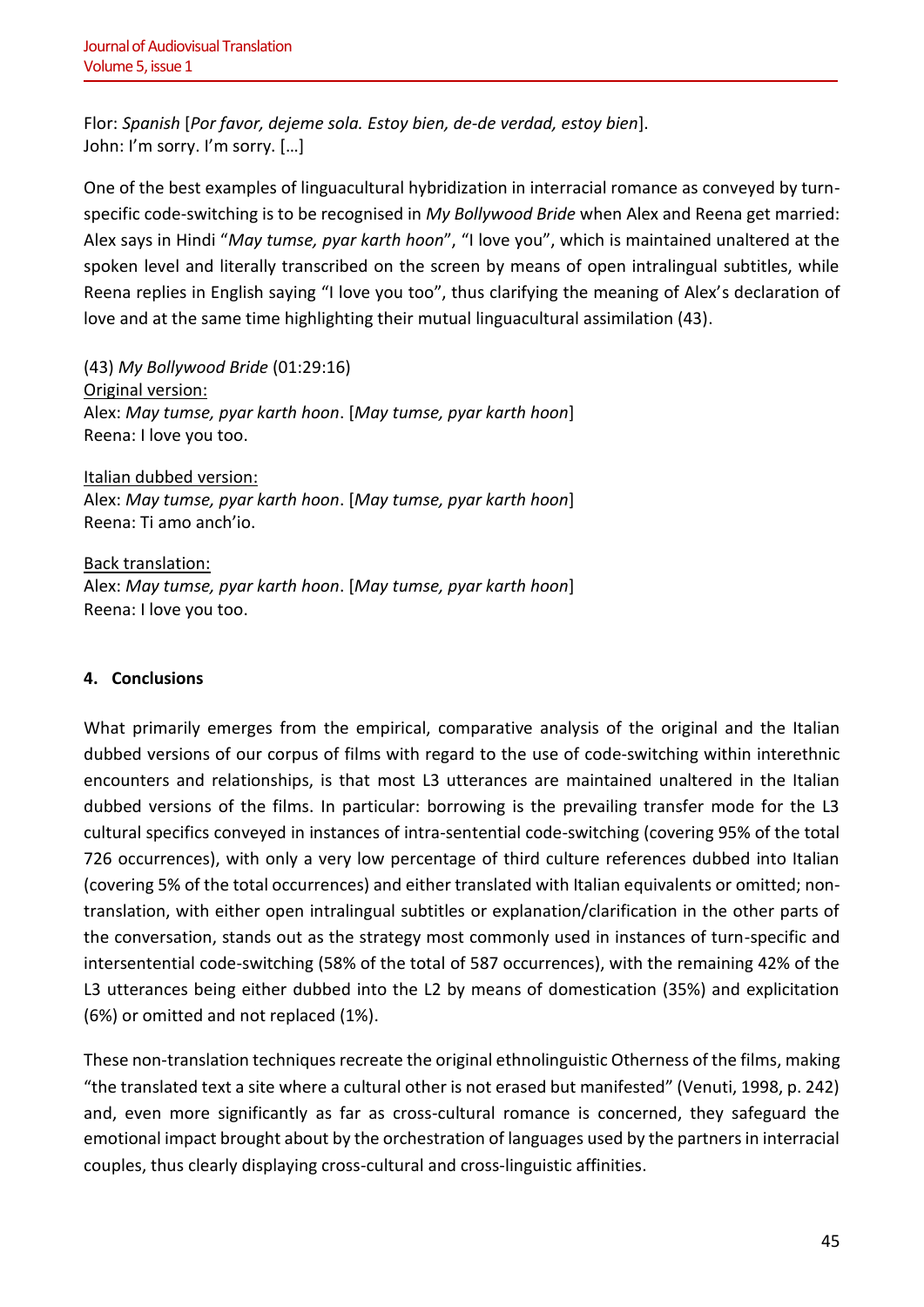Our study therefore illustrates that nowadays screen translation tends to act more as a gateway than as a gatekeeper in terms of translingual/transcultural transmission; indeed, whereas, in the past, in a traditionally dubbing country like Italy, the prevailing tendency for the translation of polyglot films was to adhere to norms of monolingualism eliminating the presence of third languages in dubbing (cf. Danan 1991; Toury 1995; Ulrych 2000; Heiss 2004; Pavesi 2005; among the others), the contemporary translation (or non-translation) trends favour affective bonds between Self and Other liable to overcome cultural clashes and to cross linguistic bridges, both on and off the screen.

#### **References**

Allen, W. (Director). (2008). *Vicky Cristina Barcelona* [Film]. Mediapro.

- Armstrong, N. (2005). *Translation, linguistics, culture: A French-English handbook*. Multilingual Matters.
- Auer, P. (Ed.). (1998). *Code-switching in conversation. Language, interaction and identity*. Routledge.
- Bathia, T. K., & Ritchie, W. C. (Eds.). (2014). *The handbook of bilingualism and multilingualism*. Wiley Blackwell.
- Berghahn, D., & Sternberg, C. (Eds.). (2010). *European cinema in motion: Migrant and diasporic film in contemporary Europe*. Palgrave/Macmillan.
- Bleichenbacher, L. (2008). *Multilingualism in the movies. Hollywood characters and their language choices*. Francke Verlag.
- Brooks, J. L. (Director). (2004). *Spanglish* [Film]. Columbia Pictures.
- Chadha, G. (Director). (2002). *Bend it like beckham* [Film]. Redbus Film Distribution.
- Chadha, G. (Director). (2004). *Bride and prejudice* [Film]. Pathé Distribution.
- Chaume, F. (2004). Film studies and translation studies: Two disciplines at stake in audiovisual translation. *Meta: Journal des Traducteurs, 49*(1), 12–24.
- Corrius, M., & Zabalbeascoa, P. (2011). Language variation in source texts and their translations. The case of L3 in film translation. *Target, 23*(1), 113–130.
- (2019). Translating code-switching on the screen: *Spanglish* and L3-as-theme. *Journal of Audiovisual Translation*, *2*(2), 72–91.
- Danan, M. (1991). Dubbing as an expression of nationalism. *Meta: Journal des Traducteurs, 36*(4), 606–614.
- De Bonis, G. (2015). Dubbing multilingual films between neutralization and preservation of linguacultural identities: A critical review of the current strategies in Italian dubbing. In M. Pavesi, M. Formentelli & E. Ghia (Eds.). *The languages of dubbing* (pp. 243–266). Peter Lang.
- de Higes Andino, I. (2014). The translation of multilingual films. Modes, strategies, constraints and manipulation in the Spanish translation of *It's a Free World*…. *Linguistica Antverpiensia, New Series Themes in Translation Studies, 13*, 211–231.
- Díaz-Cintas, J. (2012). Clearing the smoke to see the screen: Ideological manipulation in audiovisual translation. *Meta: Journal des Traducteurs, 57*(2), 279–293.
- Díaz-Cintas, J., & Remael, A. (2007). *Audiovisual translation: Subtitling*. St Jerome.
- Dodson, J. (Director). (2008). *The other end of the line* [Film]. MGM Distribution.
- Famuyiwa, R. (Director). (2010). *Our family wedding* [Film]. Fox Searchlight Pictures.
- Freddi, M., & Pavesi, M. (2009). *Analysing audiovisual dialogue. Linguistic and translational insights*. Clueb.
- Gardner-Chloros, P. (2009). *Code-switching*. Cambridge University Press.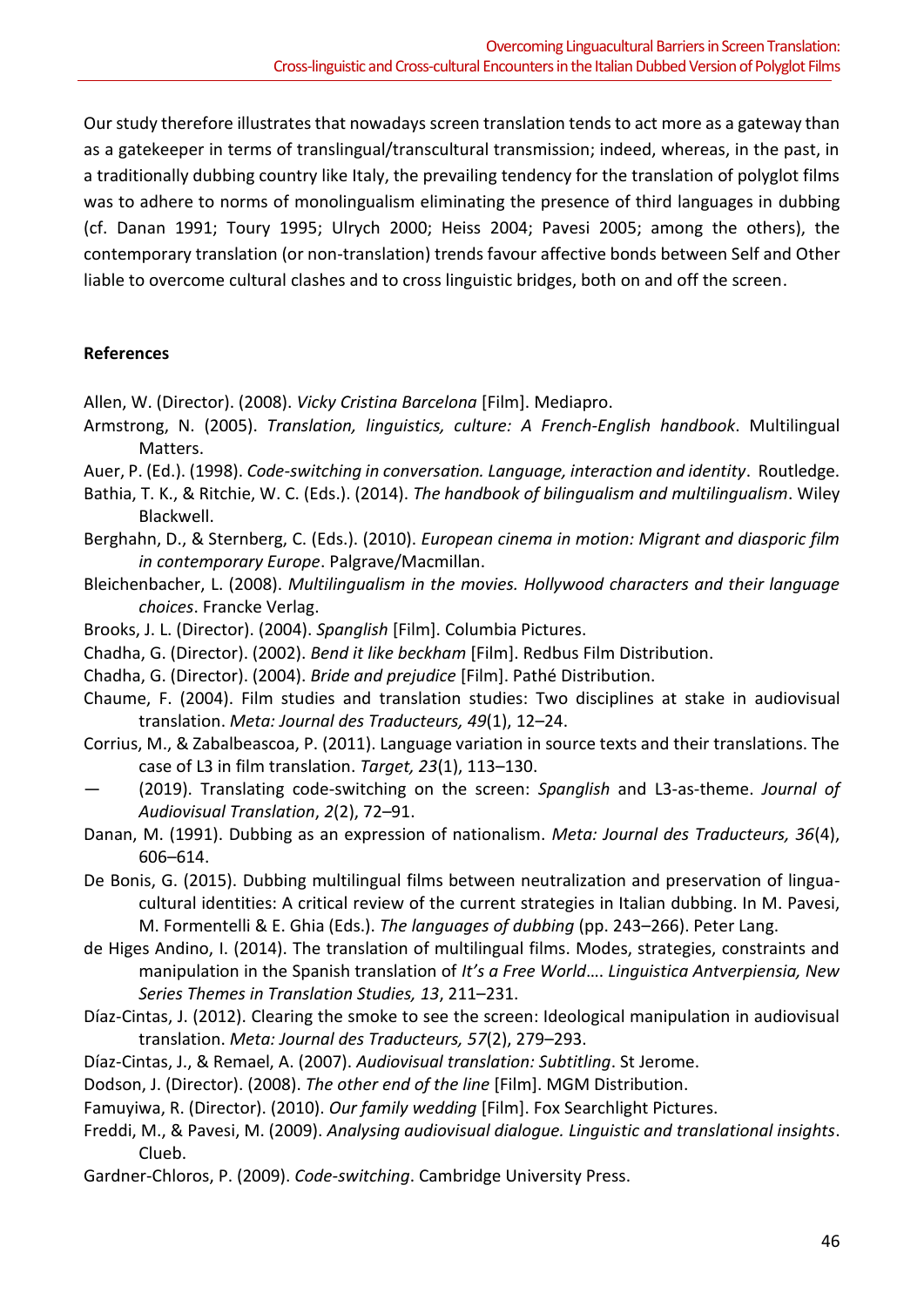- Guillot, M. N. (2012). Cross-cultural communication at a theoretical and methodological crossroads: Cultural and media interfaces. *Language and Intercultural Communication, 12*(4), 277–283.
- (2016). Cross-cultural pragmatics and audio-visual aranslation. *Target, 28*(2), 288-301.

Hallström, L. (Director). (2014). *The hundred-foot journey* [Film]. Touchstone Pictures.

- Heiss, C. (2004). Dubbing multilingual films: A new challenge? *Meta: Journal des Traducteurs, 49*(1), 208–220.
- Jacobsson, A. (2017). Intercultural film: Fiction film as audio-visual documents of interculturality. *Journal of Intercultural Studies, 38*(1), 54–69.
- Jones, K. (Director). (2016). *My big fat Greek wedding 2* [Film]. Universal Pictures.
- Katan, D. (2012). Cultural approaches to translation. *The Encyclopedia of Applied Linguistics* (3rd edition), 1568–1575. Wiley-Blackwell.
- Loach, K. (Director). (2004). *Ae fond kiss* [Film]. Icon Film Distribution.
- Mayeda Berges, P. (Director). (2005). *The mistress of spices* [Film]. Rainbow Films.
- Meylaerts, R. (2013). Multilingualism as a challenge for translation studies. *Routledge Handbook of Translation Studies*. Routledge.
- Monti, S. (2018). *Multilingualism on the screen. Code-switching in European and American films and their Italian dubbed version*. CLU.
- (2019). What's cooking in multicultural films? Food, language and identity in British and American audiovisual products and their Italian dubbed version. In M., Pérez L. de Heredia, de Higes Andino, I. (Eds.) *Multilingüismo y representación de las identidades en textos audiovisuales / Multilingualism and representation of identities in audiovisual texts*. *MonTI*  Special Issue 4 (pp. 199-228).
- Murphy, R. (Director). (2010). *Eat pray love* [Film]. Columbia Pictures.
- Myers-Scotton, C. (1993). *Social motivations for Code-switching. Evidence from Africa*. Clarendon.
- Nair, M. (Director). (1991). *Mississippi Masala* [Film]. Black River Productions.
- Newmark, P. (1988). *A textbook of translation*. Phoenix ELT.
- Pavesi, M. (2005). *La traduzione filmica. Aspetti del parlato doppiato dall'inglese all'italiano* [*Audiovisual translation. Aspects of dubbed spoken language from English into Italian*]. Carocci.
- Pavesi M., Formentelli, M., & Ghia, E. (Eds.). (2014). *The languages of dubbing: Mainstream audiovisual translation in Italy*. Peter Lang.
- Pedersen, J. (2005). How is culture rendered in subtitles?. MuTra 2005 Challenges of Multidimensional Translation. *Proceedings of the Marie Curie Euroconferences MuTra: Challenges of Multidimensional Translation*, Saarbrücken.

Petrie, D. (Director). (2009). *My life in ruins* [Film]. Fox Searchlight Pictures.

- Ranzato, I., & Zanotti, S. (Eds.). (2018). *Linguistic and cultural representation in audiovisual translation*. Routledge.
- Savage, D. (Director). (2005). *Love + hate* [Film]. tbc.
- Showalter, M. (Director). (2017). *The big sick* [Film]. Amazon Studios.
- Şerban, A. (2012). Translation as alchemy: The aesthetics of multilingualism in film. *MonTI, 4*, 39–63.
- Tennant, A. (Director). (1996). *Fools rush in* [Film]. Columbia Pictures.
- Toury, G. (1995). *Descriptive translation studies and beyond*. John Benjamins.
- Udwin, L. (Producer), O'Donnell, D. et al. (Directors). (1990). *East is East* [Motion Picture]. Channel Four Films.
- Ulrych, M. (2000). Domestication and foreignization in film translation. In C. Taylor (Ed.), *Tradurre il cinema* [*Translating cinema*] (pp. 127–144). EUT.
- Venuti, L. (1998). *The scandals of translation: Towards an ethics of difference*. Routledge.